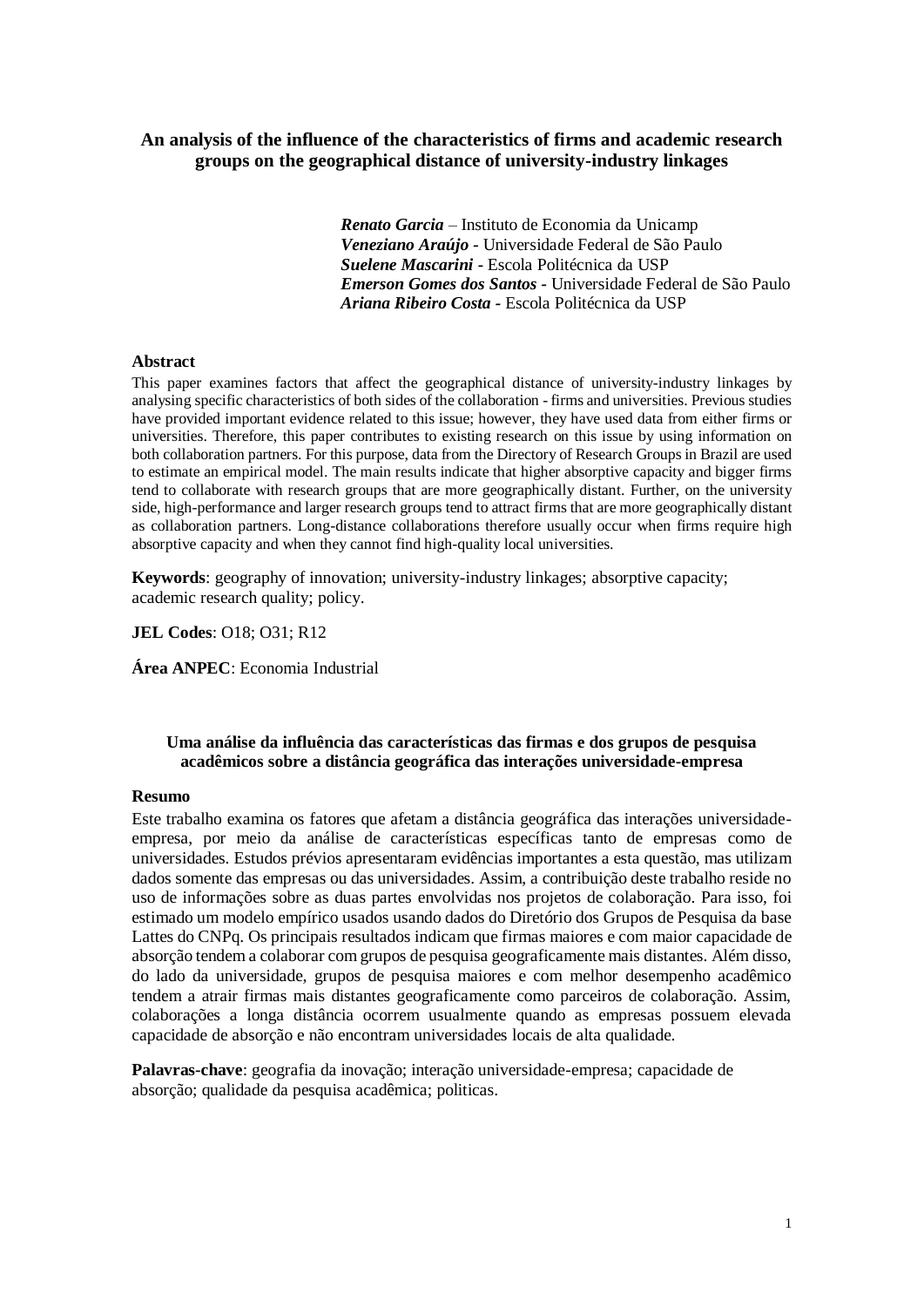# **An analysis of the influence of the main characteristics of academic research groups and firms on the geographical distance of university-industry linkages**

# **Introduction**

Universities have been playing an increasingly important role in supporting innovation. Academic research constitutes an important source of new knowledge for producers, and firms have thus sought to establish collaboration with universities in order to access new knowledge. Accordingly, university-industry linkages have become a growing subject of interest in the literature, as studies aim to understand how these relationships are shaped. One recent issue in this line of inquiry concerns the geographical distance of university-industry linkages, as geographical proximity can provide important benefits for firms in terms of access to new sources of information and new knowledge. Linked to this issue, this paper aims to examine the main factors that affect the geographical distance of university-industry linkages by analysing the characteristics of both sides of collaboration—firms and universities.

Several studies show that the co-location of firms' R&D staff and academic researchers engendered important benefits (Jaffe, 1989; Audretsch and Feldman, 1996; Arundel and Geuna, 2004; D'Este and Iamarino, 2010; De Fuentes and Dutrénit, 2014). However, recent analyses show that firms often prefer to collaborate with geographically distant universities, as certain factors can induce firms to collaborate with universities in geographically distant locations (D'Este and Iamarino, 2010; Laursen et al., 2011; Muscio, 2013). Therefore, evidence regarding the spatial distribution of universityindustry linkages is conflicting.

Hence, one of the main questions that the literature aims to answer is why firms collaborate with geographically distant universities. The results generally point to two main drivers. First, firms seek out distant universities when they cannot find high-quality academic research locally. Second, firms must have high absorptive capacity to search for local or non-local universities that are able to solve their innovation problems. Previous studies provide important evidence related to this issue. However, an important research gap that requires deeper analysis remains, as evidence from previous studies is based on information about either universities (D'Este and Iammarino, 2010; Muscio, 2013) or firms (Laursen et al., 2011; De Fuentes and Dutrénit, 2014) only.

Linked to this issue, this paper aims to contribute to existing research by providing new evidence on specific factors that affect geographical distance of university-industry linkages. In addition, the paper uses comprehensive information on both universities and firms to analyse such collaborations. In addition, it examines geographical patterns of university-industry linkages in a developing country, Brazil, whereas most previous analyses have focused on developed countries, mainly European countries. However, it is important to note that the main interest of research is to exam the factors that affect the decision of the firm to interact with university, and the analysis of the geographical distance of university-industry collaborations could be a way to understand patterns of collaboration between university and firms.

For this purpose, a comprehensive database of university-industry collaborations in Brazil in the scientific fields of Engineering and Agrarian Sciences was used. The primary data came from the Brazilian Ministry of Science and Technology, which gathers information on the activities of research groups in Brazil and their collaborations with firms. The database includes information on the main characteristics of these research groups. Information on their collaborating partner firms was added.

The results of the empirical analysis show that bigger firms and firms with higher absorptive capacity tend to collaborate with research groups that are more geographically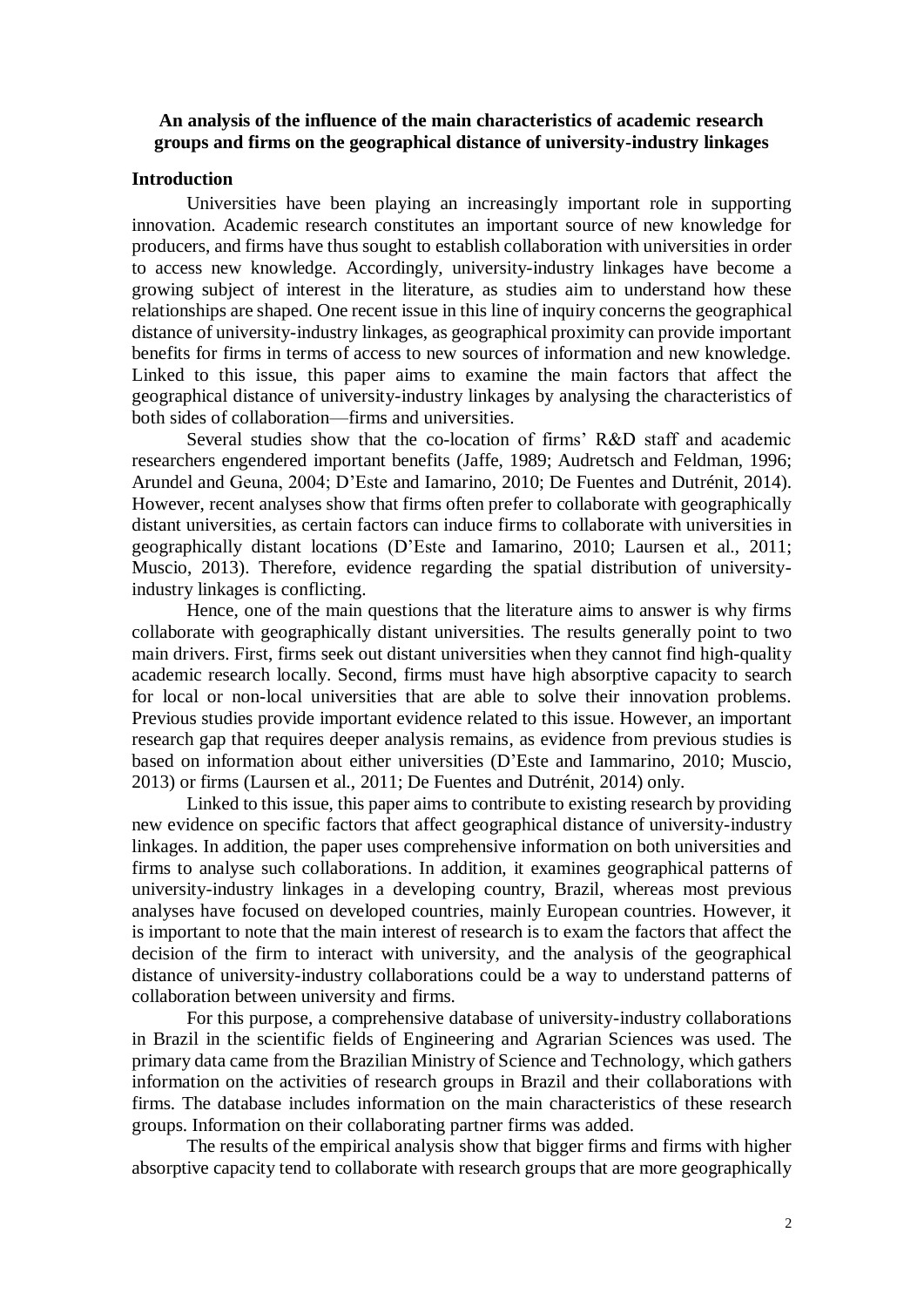distant, indicating that firms must have the capability to find universities, whether local or distant, that are able to solve their innovation problems. On the university side, highperformance and large research groups tend to engage in collaborations at higher average geographical distances, indicating that such research groups are able to attract more distant firms as collaboration partners.

This paper is organised into four sections beyond this introduction. The first section presents the main conceptual background related to geographical distance and university-industry linkages and discusses the characteristics of firms and research groups as factors affecting the geographical distance of university-industry linkages. Section two then provides a brief description of the data and the empirical model. Section three presents the results and discusses the effects of the characteristics of firms and research groups on the geographical distance of university-industry linkages. Finally, section four offers some concluding remarks and policy implications.

# **1. Main conceptual remarks**

### **1.1. Geographical distance and university-industry linkages**

The role of universities and academic research in fostering innovation is a growing subject of interest in the literature. Many studies have examined universities as source of new knowledge that supports firms' innovation and as collaboration partners that solve firms' innovation problems (Nelson, 1959; Klevorick et al., 1995; Cohen et al., 2002). In general, studies confirm that university research is a very important source of firm innovation, particularly for industries closer to the scientific and technological base of an innovation system (Klevorick *et al*., 1995). University research not only provides new ideas for industrial R&D projects but also facilitates the completion of ongoing projects in firms (Cohen *et al*., 2002).

In the last decades, analyses of university-industry linkages have devoted increased attention to the role of geographical proximity in collaboration between academic research and industrial R&D, and some of these analyses have empirically demonstrated the benefits associated with the co-location of firms and universities. In general, these studies found empirical evidence of the presence of geographically bounded spillovers from academic research to industrial innovation (Jaffe, 1989; Audretsch and Feldman, 1996; Mansfield and Lee, 1996; Anselin *et al*., 1997; Arundel and Geuna, 2004; Laursen *et al*., 2011; D'Este and Iammarino, 2010; De Fuentes and Dutrénit, 2014).

Agglomeration effects are also pointed as important factors that benefit colocation of university research and industrial R&D facilities. Geographical areas with dense spatial concentrations of universities and firms can engender important benefits for local firms, both aiding and promoting their innovation efforts. Firms with closer proximity to knowledge-generating centres are able to gain a competitive advantage from the increased potential for university collaborations. Moreover, firms located proximate to universities can benefit from local knowledge spillovers from academic research through the dissemination of knowledge in local communication networks between firms and universities. Proximity between firms and universities also facilitates interactive learning process through frequent personal interactions and face-to-face contact, engendering benefits to firms located near scientific and technological centres (Arundel and Geuna, 2004; Abramovsky *et al.*, 2007; Fritsch and Slavtchev, 2007; Ponds *et al*., 2007; D'Este *et al*., 2013; Muscio, 2013).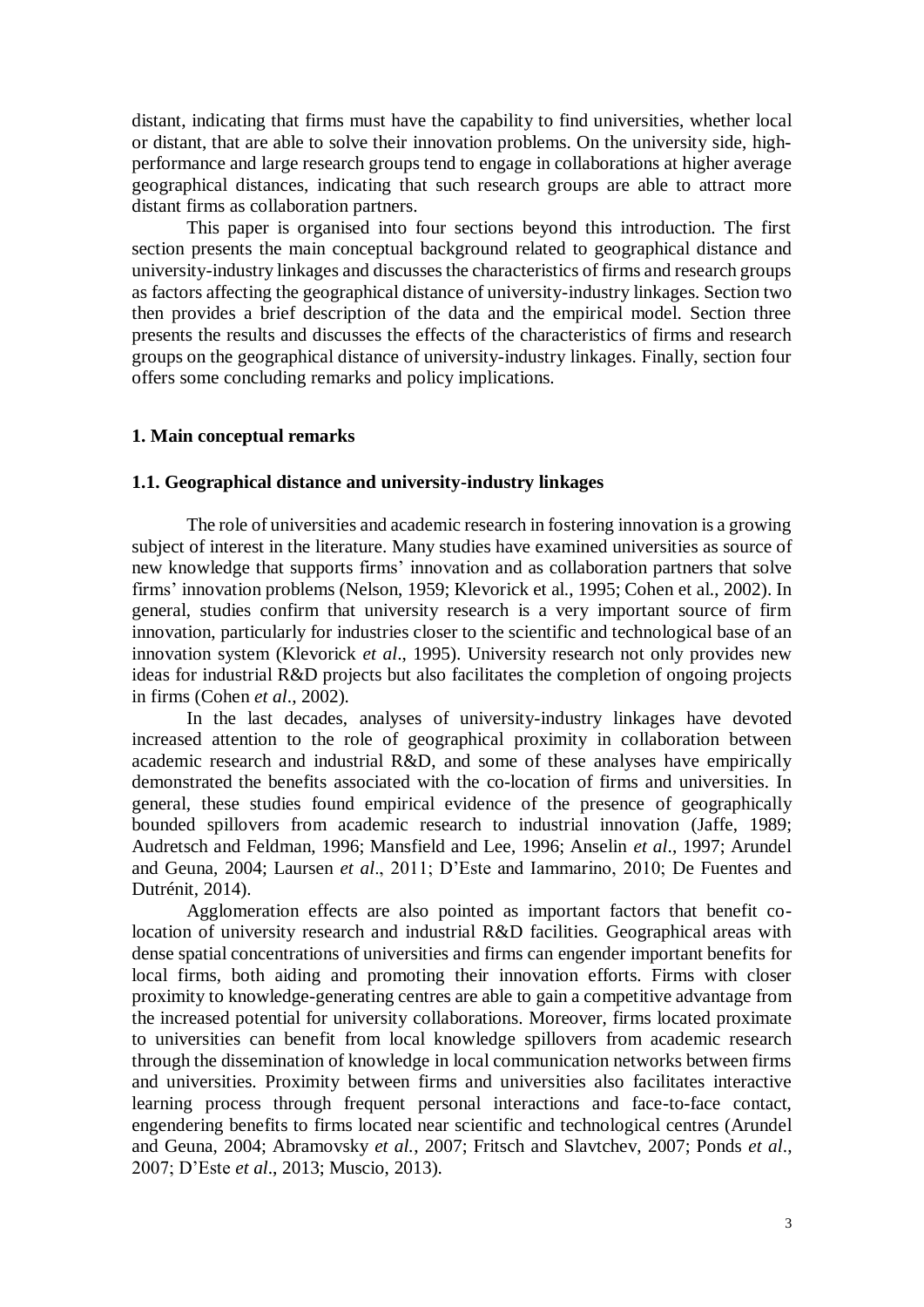By contrast, recent studies show that firms often search for high-quality, geographically distant universities that are able to solve their innovation problems (D'Este and Iammarino, 2010; Laursen *et al.*, 2011, Muscio, 2013; De Fuentes and Dutrénit, 2014). Thus, while geographical proximity is one factor that determines whether a firm will collaborate with academic partners to benefit from enhanced interactive learning through co-location, other factors may influence a firm's decision to collaborate with a certain university, as the firm may require a broad set of academic capabilities to help solve its innovation problems (Bishop *et al.* 2011; D'Este *et al.*, 2013). If a firm requires unique, complex, and tacit knowledge, it will seek out a university that is able to solve its innovation problems regardless of the university's geographical location.

Accordingly, a deeper examination of the geographical distance of universityindustry linkages is required to examine the main factors that influence the geographical distance of such collaborations. In fact, the main factor affecting the role of geographical proximity in university-industry linkages is a need for tacit knowledge required for innovation (Gertler, 2003). However, there are several other sources of tacit knowledge sharing, arising through different types of proximity among economic agents (Boschma, 2005).

Firms collaborate with universities because they require access to new knowledge to foster innovation. If a firm is able to find a geographically close, high-quality university that is able to help solve its innovation problems, the firm will likely collaborate with it. However, if a local university is not able address the firm's innovation problems, the firm must have the capability to search for, and find, a non-local university that can help the firm to solve its innovation problems. Hence, although the literature identifies a set of benefits associated with the co-location of universities and firms, local collaborations between universities and firms will occur only if two main factors are simultaneously met: first, the local university is qualified to assist in solving the firm's innovation problems; second, the firm does not have the capability to search for a high-quality nonlocal university as a collaboration partner.

Prior research provides some evidence regarding how the quality of academic research affects the geographical distance between collaborating firms and universities. Collaborations involving firms and high-quality research university departments tend to occur at greater distances (D'Este and Iammarino, 2010; Muscio, 2013). Additionally, the curvilinear relationship between the quality of research and the distance of collaboration indicates that collaborations with top-ranked university departments involve significantly shorter distances than collaborations with mid-ranked university departments (D'Este and Iammarino, 2010). Furthermore, the applicability of research to industrial purposes are also drivers of long-distance collaboration between universities and firms, as well as the mobility of academic researchers (Muscio, 2013). However, these analyses use information on universities only.

Other research using information on the characteristics of firms shows that the presence of a high-quality local university favours local collaboration, especially for firms with low R&D expenditures (Laursen et al., 2011). These results, however, are based on data from the UK Innovation Survey 2005, which provides. Hence, the analysis provides rich information on the innovation efforts of firms but provides little information on firms' academic partners, as well as the geographical distance between them. The main conclusion is that two factors affect the geographical distance of scientific collaborations: the quality of research and the intensity of firms' R&D expenditures. The lack of a highquality local partner favours geographically distant collaboration (Laursen et al., 2011).

# **1.2. Factors affecting the geographical distance of university-industry linkages**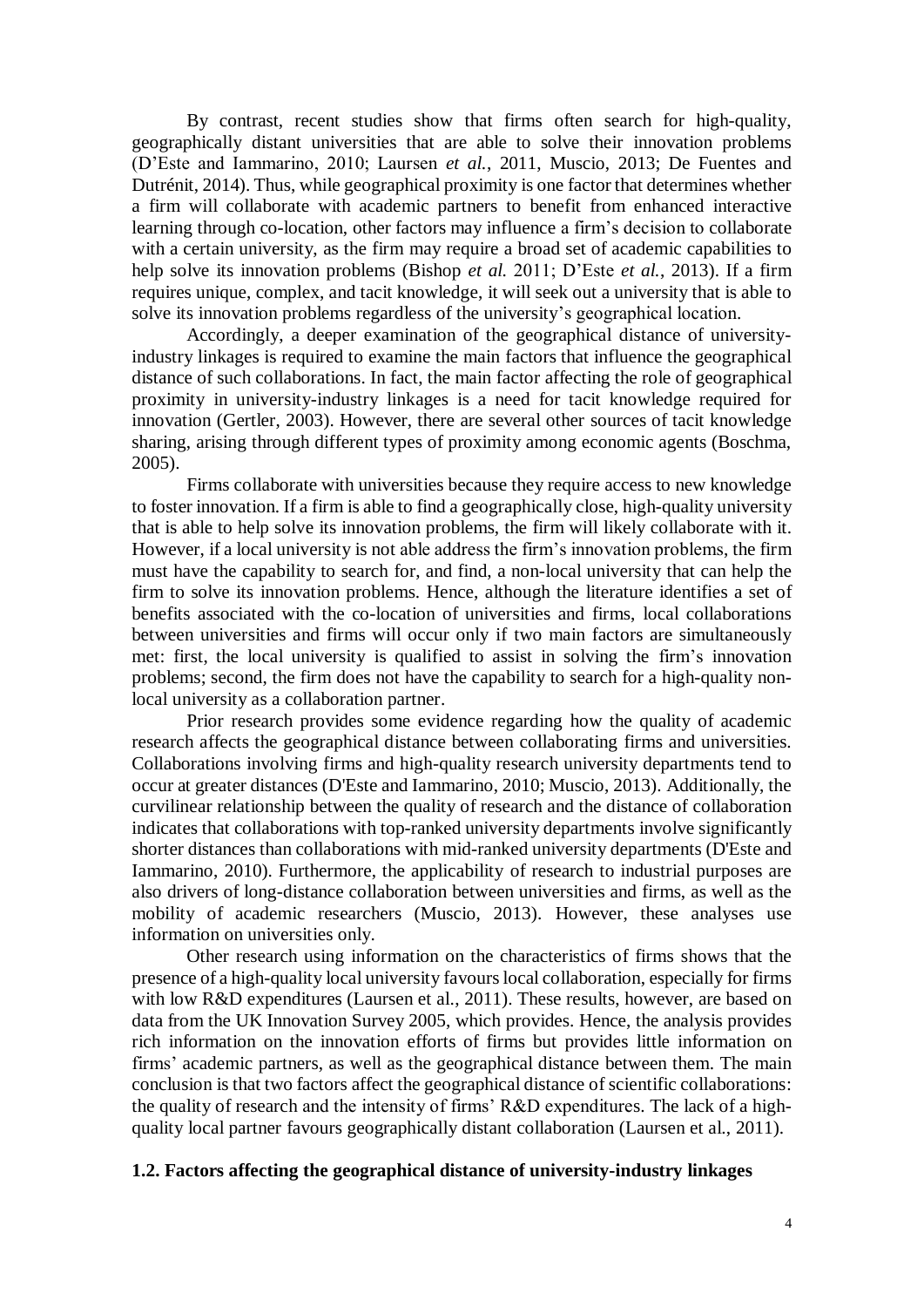Spatially bounded knowledge spillovers from university research to industrial innovation can play an important role to foster firms' R&D activities. However, it is usual to find firms collaborating with universities at great geographical distances. In this way, it is important to exam how specific characteristics of both firms and universities engaged in university-industry linkages affect the geographical distance of such collaborations.

Regarding the characteristics of research groups, the quality of academic research is an important factor that determines whether a firm collaborates with a university. The primary benefit of collaborating with top universities for firms is access to state-of-theart knowledge generated by such high performance universities. In fact, the generation of advanced or radical innovations requires a unique set of knowledge, which is more often found in top universities (D'Este and Iammarino, 2010; Laursen et al., 2011; Bishop et al., 2011). Thus, academic research excellence is an important factor that determines whether a firm collaborates with a certain university to help support its innovation efforts. Collaboration with high-performance universities is based on access to complex and tacit knowledge, one of the primary characteristics of state-of-the-art knowledge. Such universities are able to master a broad and complex set of capabilities that can help support a firm's innovation process. In this way, geographical proximity is particularly important if the collaboration involves the sharing of tacit and specific knowledge, which requires frequent face-to-face contact and professional mobility (Bishop *et al.*, 2011). The size of the research group is another factor that may affect university-industry linkages (De Fuentes and Dutrénit, 2012). A research group with more technicians and researchers certainly has more accumulated capabilities, derived from both previous research projects and previous collaborations with firms. Thus, larger groups can not only share broader and more complex knowledge with firms but also overcome barriers to collaborating with industry partners. The lifetime of the research group (team age) is another relevant factor that may influence university-industry linkages (De Fuentes and Dutrénit, 2012).

In addition to the characteristics of research groups, the characteristics of partner firms may influence firms' decision to collaborate with certain universities. In particular, factors that influence this decision include the firm's absorptive capacity, size, and industrial sector (Cohen et al., 2002).

Absorptive capacity refers to a firm's ability to evaluate, assimilate, and exploit available external knowledge (Cohen and Levinthal, 1990). Firms with greater absorptive capacity tend to collaborate more often with universities because they can better exploit the benefits of collaborating with academic research partners (Boschma and Ter Wal, 2007; Balland, 2011). In addition, such firms have the ability to search for universities with capabilities that better fit their innovation problems. Firms' absorptive capacity thus has a special relation with the geographical distance of university-industry linkages. Firms with low absorptive capacity depend more on geographical proximity to universities and less on the quality of universities' academic research in determining their collaboration partners. By contrast, firms with high absorptive capacity have a greater range of potential academic partners. Indeed, as these firms can more efficiently incorporate knowledge generated by the most qualified research groups and more effectively search for and coordinate their activities with non-local universities (Laursen et al., 2011), they can go beyond their geographically proximate environment to find academic partners. High absorptive capacity is thus particularly important when firms cannot find local universities that can help them solve their innovation problems (Bishop *et al.*, 2011).

Another important factor that affects scientific collaboration is firm size. In general, larger firms collaborate more with universities because they have more internal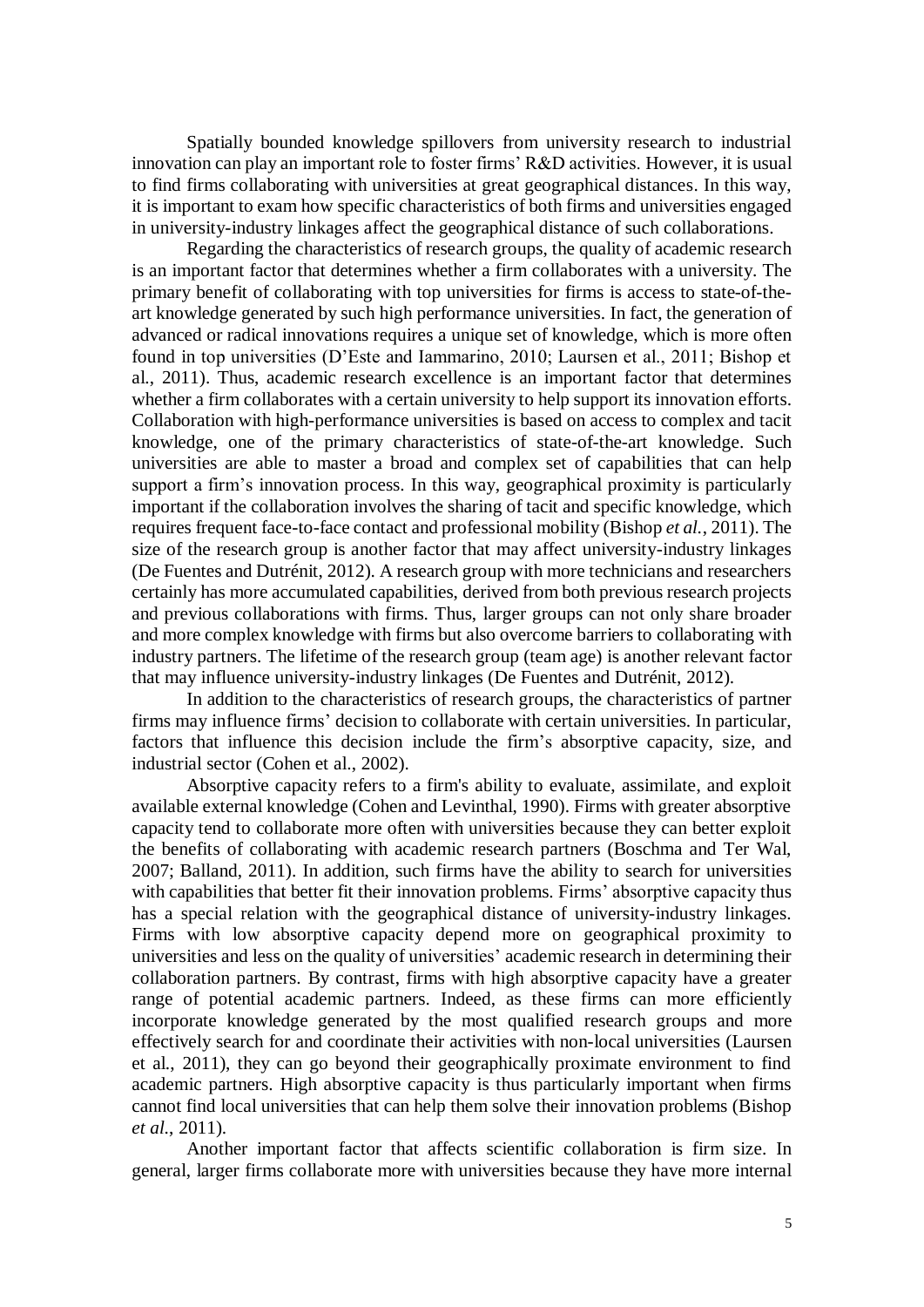capabilities to develop a wider range of collaborations with academic research partners (Fritsch and Lukas, 2001). Although small firms may seek collaborations with universities, larger firms tend to seek such collaborations more often to obtain new information, enhance their professional recruitment, and facilitate the application of external knowledge in their innovation activities (Bishop et al., 2011). Indeed, most firms that collaborate in R&D with research institutes are large firms, as large firms can more easily manage and incur the costs of long-distance collaboration (Levy et al., 2009). By contrast, small and medium-sized firms tend to rely more on their local environment in research collaborations, as collaborations over long distances tend to require a broad set of capabilities and incur substantial costs (Muscio, 2013).

While previous studies have provided important findings, some research gaps remain, and a comprehensive analysis of the characteristics of both firms and universities in research collaborations is required to fill these gaps. Laursen et al. (2011) uses a data set that provides rich information on the characteristics of firms but little information on universities. By contrast, D'Este and Iammarino (2010) and Muscio (2013) almost exclusively use information on the characteristics of universities. With regard to geographical distance, previous analyses are often quite broad, reporting aggregate results. Further, except in Muscio (2013), the quality of academic research is generally measured by using a broad proxy, the RAE evaluation, instead of the number of publications per researcher, which is a more appropriate measure for assessing the quality of academic research. Finally, previous studies have measured academic research quality at the department level; thus, they rely on the assumption that the average qualification level of university departments does not substantially differ among research groups, even in large departments.

To fill these research gaps, this paper examines the main factors that affect the geographical distance of university-industry linkages. For this purpose, an empirical model is estimated to examine the main characteristics of firms and research groups that affect the geographical distance of scientific collaborations.

# **2. Empirical analysis 2.1. Main features of the university-industry linkages in Brazil**

As in developed countries, university research has been playing a growing role in fostering firms' innovation in Brazil (Albuquerque, 2007; Suzigan et al, 2009; Rapini et al, 2009; Fernandes et al, 2010). Engineering and Agrarian Sciences are the most important scientific fields in which universities collaborate with industry, in convergence with the Brazilian industrial structure, where manufacturing industries and agribusiness are the main important economic activities (Suzigan et al., 2009). Among the main sectors that collaborate with the university, it is possible to find low and medium-tech industries, such as mining and oil and gas, and high-tech ones, such as biotechnology (Chaves et al., 2012).

University-industry linkages in Brazil is characterised by a strong unequal regional distribution (Figure 1). The geographical concentration of both collaborative firms and university is due to the regional distribution of private R&D activities and of high quality universities, both concentrated in the Southern part of the country. Regarding policy, there are several policies incentives to foster innovation by encouraging collaboration between firms and universities, and most of them are similar to those in developed countries. In general, these are federal government coordinated policies and,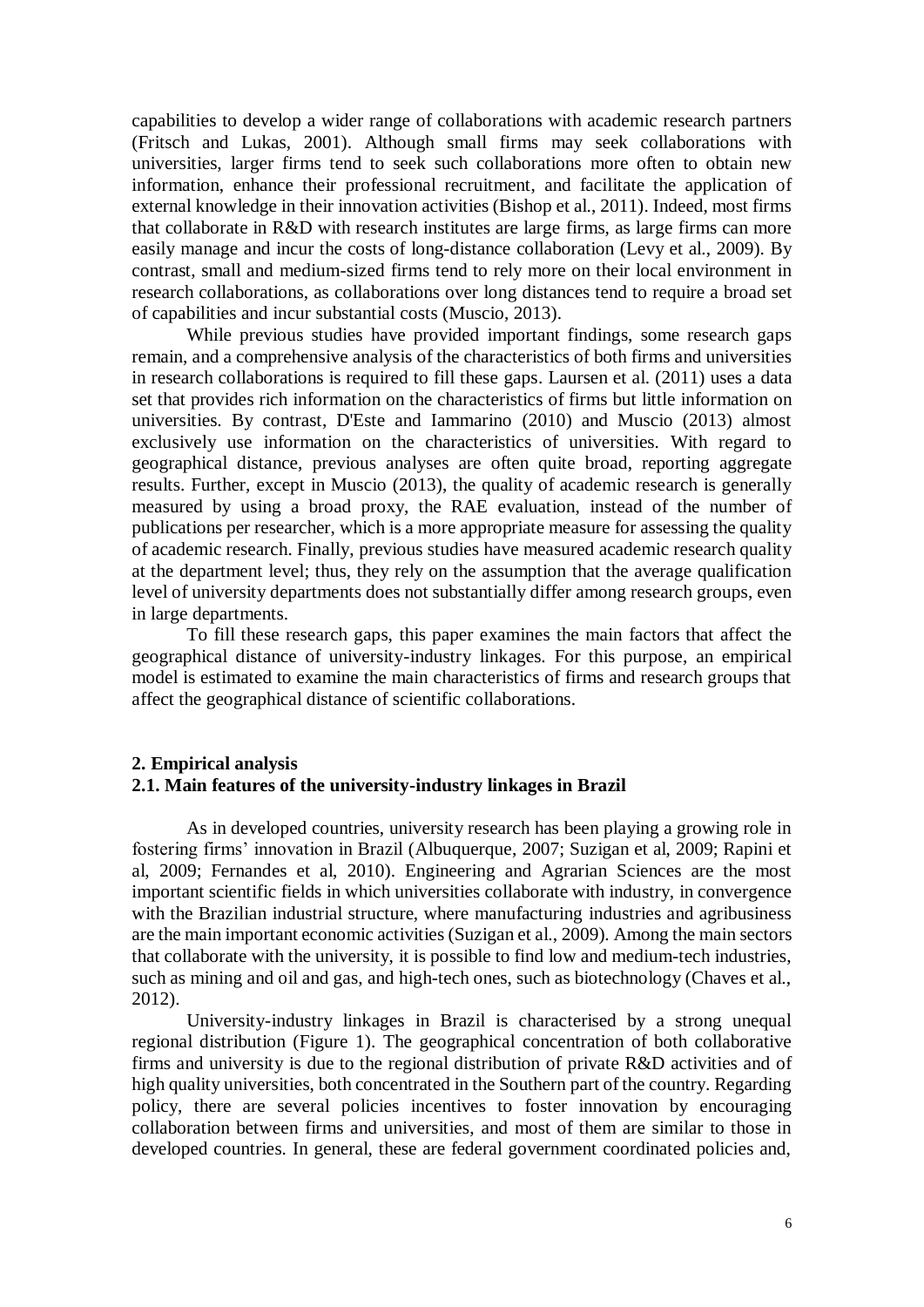in some cases, focused on specific sectors, such as information and communication technologies and biotechnology.



### **Figure 1 – Regional distribution of collaborative firms and research groups**

### **2.2. Database**

 $\overline{a}$ 

To examine how the characteristics of universities and firms affect the geographical distance of university-industry linkages in Brazil, a specific data set derived from various data sources is exploited. The sample of collaborations between firms and universities was gathered from the Brazilian Ministry of Science and Technology by exploiting the CNPq Directory of Research Groups of the Lattes database, which provides a broad set of data on the activities of academic research groups in Brazil<sup>1</sup>. This data set covers the main characteristics of academic research groups, such as the scientific field, number of researchers, research performance, and collaborating firm. To these data, information on firms, such as size, industrial sector, and labour force qualification, from the Brazilian Ministry of Labour was added. Further, information on the geographical distance between the firm and the research group in collaboration, measured as the distance in kilometres in a straight line from the georeferenced coordinates (latitude and longitude) of the zip code (ZIP) for the firm and research group, was added.

Therefore, the final database includes 4,337 collaborations involving 3,063 firms and 1,738 Engineering and Agrarian Sciences research groups in 2010 from all Brazilian regions. The average firm is involved in collaborations with 1.42 research groups, and the average research group is involved in collaborations with 2.49 firms. The average number of published papers per researcher is 15; the average size of a research group is 9 researchers; and the average lifetime of a research group is 10 years. Moreover, in a large share of the firms (25%), at least 42% of the employees have a higher degree. Regarding number of employees, substantial variation exists within the sample: firms in the first

 $1$  CNPq is the Brazilian Council for Scientific and Technological Development, an institution of the Brazilian Ministry of Science and Technology that is dedicated to the promotion of scientific and technological research. Previous studies, such as Suzigan et al. (2009), Rapini et al (2009) and Fernandes et al (2010) had also used this database to analyse university-industry linkages in Brazil.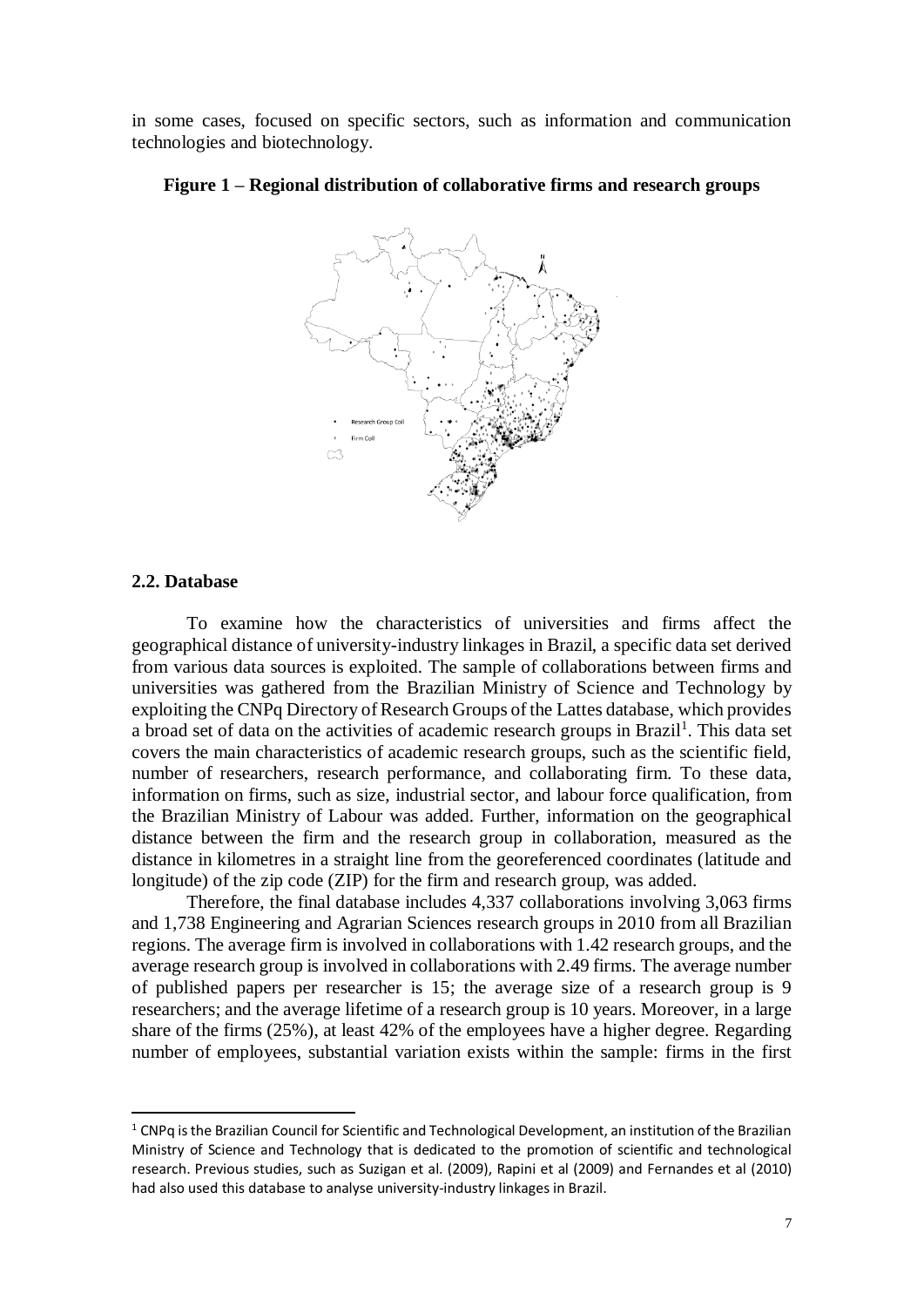quartile have fewer than 3 employees, whereas firms in the last quartile have more than 248 employees.

# **2.3. Econometric analysis**

An empirical model is estimated on this data set to examine how the main characteristics of firms and research groups affect the geographical distance of universityindustry linkages in Brazil.

The dependent variable is the geographical distance between the research group and the firm in logarithmic form (*DistColl*). The use of geographical distance as the dependent variable is line with the main aim of the paper, which is to examine the main factors that affect the geographical distance of university-industry linkages. Further, the independent variables are those characteristics of research groups and firms that may affect the geographical distance of such collaborations. The selected characteristics of research groups are the quality of academic research (*Quali*), measured as the number of published papers per researcher during the period 2009-2010; the size of the research group team  $(Size G)$ , measured as the number of researchers; and the research group lifetime (*TimeG*). At the firm level, the selected characteristics are the firm's absorptive capacity (*AbsorCF*), measured as the share of employees with a higher degree, and the firm's size (*SizeF*), measured as the number of employees in logarithmic form (Table 1).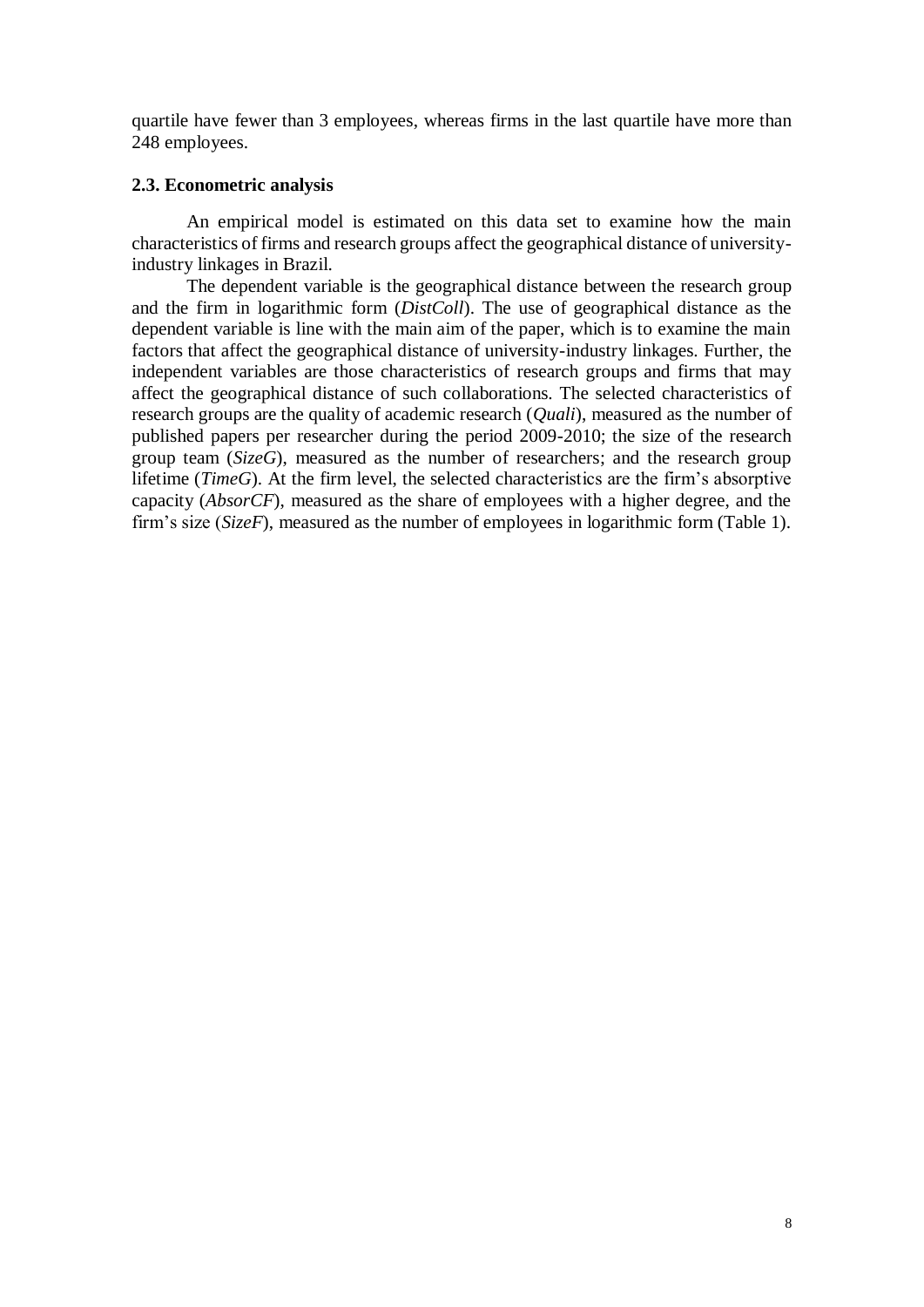| Variable        | Description                                                                                                                                                                              | Source                                |
|-----------------|------------------------------------------------------------------------------------------------------------------------------------------------------------------------------------------|---------------------------------------|
| <b>DistColl</b> | Distance in kilometres in a straight line from the georeferenced<br>coordinates (latitude and longitude) of the zip code (ZIP) for the firm and<br>the research group (logarithmic form) | Original work                         |
| $O-Dist$        | $1 =$ less than 100 km, $2 =$ between 100 km and 500 km; $3 =$ more than<br>500 km.                                                                                                      | Original work                         |
| Quali           | Number of articles per researcher (2009-2010)                                                                                                                                            | CNPq, 2010                            |
| <b>SizeG</b>    | Number of researchers in the research group                                                                                                                                              | CNPq, 2010                            |
| <b>TimeG</b>    | Research group lifetime                                                                                                                                                                  | CNPq, 2010                            |
| <b>AbsorCF</b>  | Share of employees of the firm with a higher education degree<br>(undergraduate or higher)                                                                                               | RAIS, 2008                            |
| <b>SizeF</b>    | Logarithm of the number of employees in the firm                                                                                                                                         | RAIS, 2008                            |
|                 | AgglomLev Population density in the region in which the firm resides                                                                                                                     | <b>IBGE, 2000</b>                     |
| $K$ -index      | Krugman's specialisation index for the region in which the firm resides                                                                                                                  | Original work,<br>using RAIS,<br>2008 |
| R&D_LG          | Number of active, full-time PhD professors per 10,000 inhabitants of the<br>municipality in which the firm is located                                                                    | INEP, 2009 and<br><b>IBGE, 2010</b>   |
| $R&D_LF$        | Number of R&D researchers per 10,000 workers of the municipality in<br>which the firm is located                                                                                         | RAIS, 2008                            |
| Financ          | Dummy for finance                                                                                                                                                                        | CNPq, 2010                            |
| MacroR_F        | Dummy for firm's Brazilian macro regions                                                                                                                                                 | CNPq, 2010;<br><b>IBGE</b>            |
| <b>MacroR</b>   | Dummy for research group's Brazilian macro regions                                                                                                                                       | CNPq, 2010;<br><b>IBGE</b>            |
| Metro           | Dummy for metropolitan regions                                                                                                                                                           |                                       |
| <i>SciField</i> | Dummies for scientific fields*                                                                                                                                                           | CNPq, 2010                            |
| Ind             | Dummies for industries**                                                                                                                                                                 | CNPq, 2010                            |
| CollType        | Dummies for different types of collaboration***                                                                                                                                          | CNPq, 2010                            |

| <b>Table 1: Description of the variables</b> |  |  |
|----------------------------------------------|--|--|
|----------------------------------------------|--|--|

Source: Original work.

\* Agrarian Sciences, Food Technology, Zootechnology, Veterinary Medicine, Computing Science and Industrial Design and Agricultural Engineering: 1: Civil, Transportation and Sanitary Engineering; 2: Chemistry, Nuclear, Materials, Metallurgical and Mining Engineering; 3: Aerospace, Mechanics, Naval, Oceanic and Production Engineering; 4: Electrical and Biomedical Engineering.

\*\* Advanced Knowledge Providers, Mass Production Goods, Supporting infrastructure services, Personal goods and services (Castellaci, 2008). Remain sectors were grouped in three additional sectors: Agricultural, Extractive Industries and Others.

\*\*\* R&D collaborative projects, Technology transfer, Consultancy, Engineering and Software development, Material Supply, Training and Others

Controls are also added to consider exogenous factors related to the locational pattern of the firms and research groups. Locational factors can also affect a firm's decision to collaborate with a certain research group (D'Este and Iammarino, 2010). The first control is the density of the urban population of the region in which the firm resides, the so-called agglomeration level (*AgglomLev*). Firms located in more dense urban areas can benefit from the presence of broader and more diversified local academic capabilities, which may influence their decision to collaborate with local universities. Another control for agglomeration effects is the Krugman specialisation index (*K-index*), which measures the relative level of regional industry specialisation or diversification (Crescenzi et al., 2007). Economic diversity can play an important role in fostering interactive learning and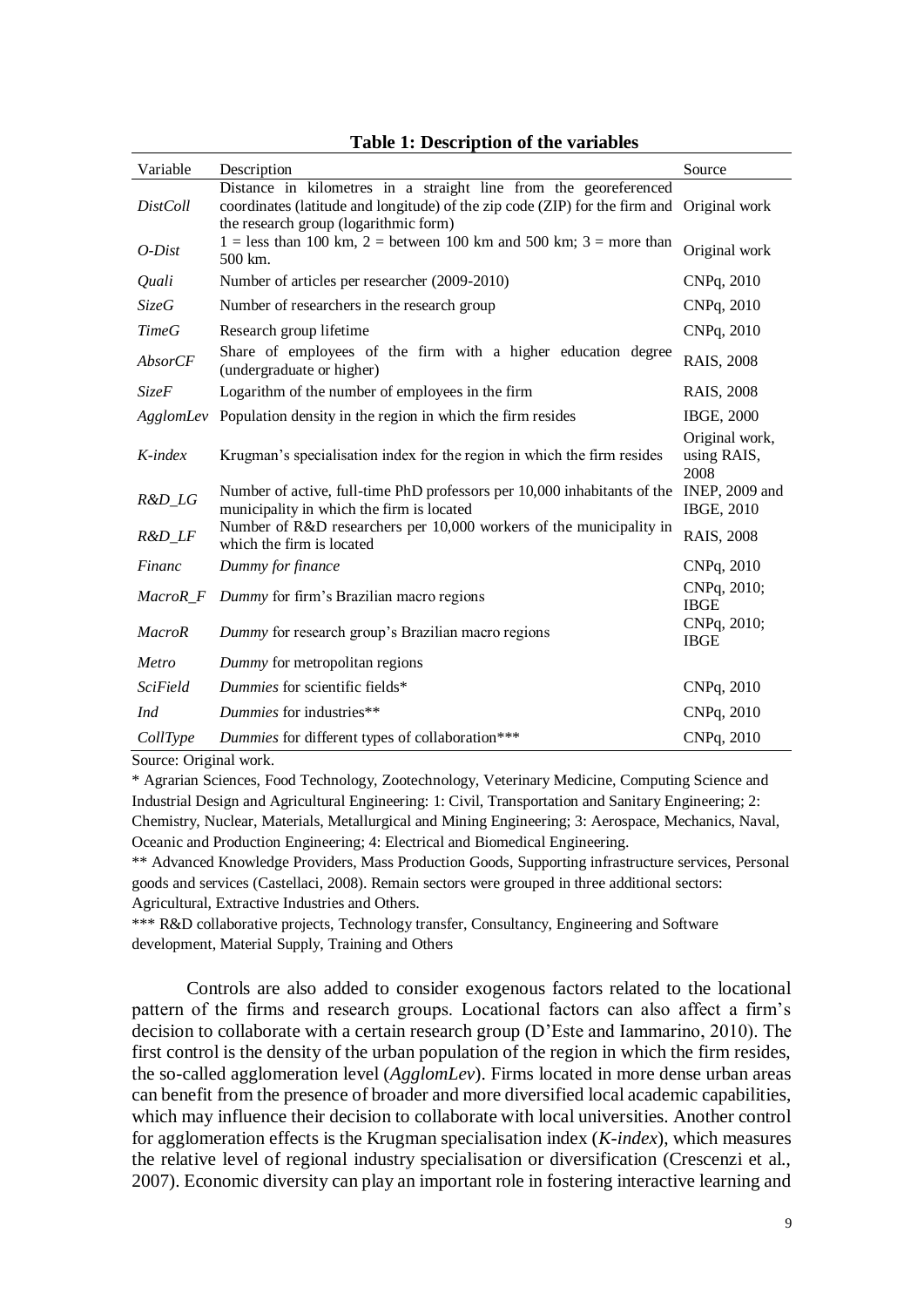innovation, since a diversified environment can create greater opportunities for firms to imitate, share, and recombine ideas and practices across industries (Glaeser et al., 1992; Storper and Venables, 2004). Additionally, heterogeneity in local capabilities can stimulate the exchange and cross-fertilisation of existing ideas and the generation of new ideas across different industries (Storper and Venables, 2004; Duranton and Puga, 2001). Variables capturing academic and industrial R&D (*R&D\_LF* and *R&D\_LG*, respectively) are also included to control for local R&D expenditures at both the firm and the university level. A dummy variable for metropolitan regions (Metro) was included to capture differences of collaborative patterns among firms in main metropolitan regions in Brazil. To control for other locational factors, a dummy that captures macro-regional differences for both firms (*MacroR\_F*) and research groups (*MacroR\_G*) due to the unequal regional distribution of economic activity, innovation and research among Brazilian regions is used.

Furthermore, a dummy capturing the scientific fields of research groups (*SciField*) is included, since universities' role in supporting innovation and pattern of collaboration with firms may differ by scientific field (Meyer-Krahmer and Schmoch, 1998; Schartinger et al., 2001; Bekkers and Bodas-Freitas, 2008). The inclusion of dummies for scientific fields is also important because they can also control sectoral policies that encourage university-industry linkages and could affect geographic distance of collaborations. Other dummies capturing industry sector (*Ind*) and type of collaboration (*CollType*) are included, as the geographical distance of university-industry collaborations may differ by both industry (Abramovsky et al., 2007; Schartinger et al., 2001) and type of collaboration (Perkmann et al., 2011; D'Este and Patel, 2007). Finally, because different patterns of financial support may influence in the establishment and frequency of university-industry collaborations (De Fuentes and Dutrénit, 2012), patterns of financial support (*Financ*) for such collaborations are controlled for.

The empirical model is defined as follows:

# $DistColl = Quali + SizeG + TimeG + AbsorCF + SizeF + Controls$

Table 2 shows the relationships between geographical distance (*DistColl*) and the other variables, such as research quality (*Quali*) and research group size (*SizeG*) at the research group level and absorptive capacity (*AbsorCF*) and firm size (*SizeF*) at the firm level. Accordingly, comparisons of the average geographical distance for each of the selected variables can be made. In general, collaborations between research groups and firms from the last quartile occur at higher average geographical distances than collaborations between research groups and firms from the first quartile, suggesting that positive relations exist between geographical distance and the selected variables.

| -                  |       |       | -            |         |
|--------------------|-------|-------|--------------|---------|
|                    | Ouali | SizeG | <b>SizeF</b> | AbsorCF |
| First quartile (a) | 301.5 | 288.2 | 278.8        | 268.6   |
| Second quartile    | 306.3 | 328.3 | 277.4        | 291.7   |
| Third quartile     | 333.2 | 275.6 | 347.3        | 316.1   |
| Last quartile (b)  | 325.1 | 373.9 | 362.6        | 389.6   |
|                    | 23.6  | 85 7  | 83 8         | 120.9   |
|                    |       |       |              |         |

**Table 2: Average distance between research groups and firms**

Source: Original work.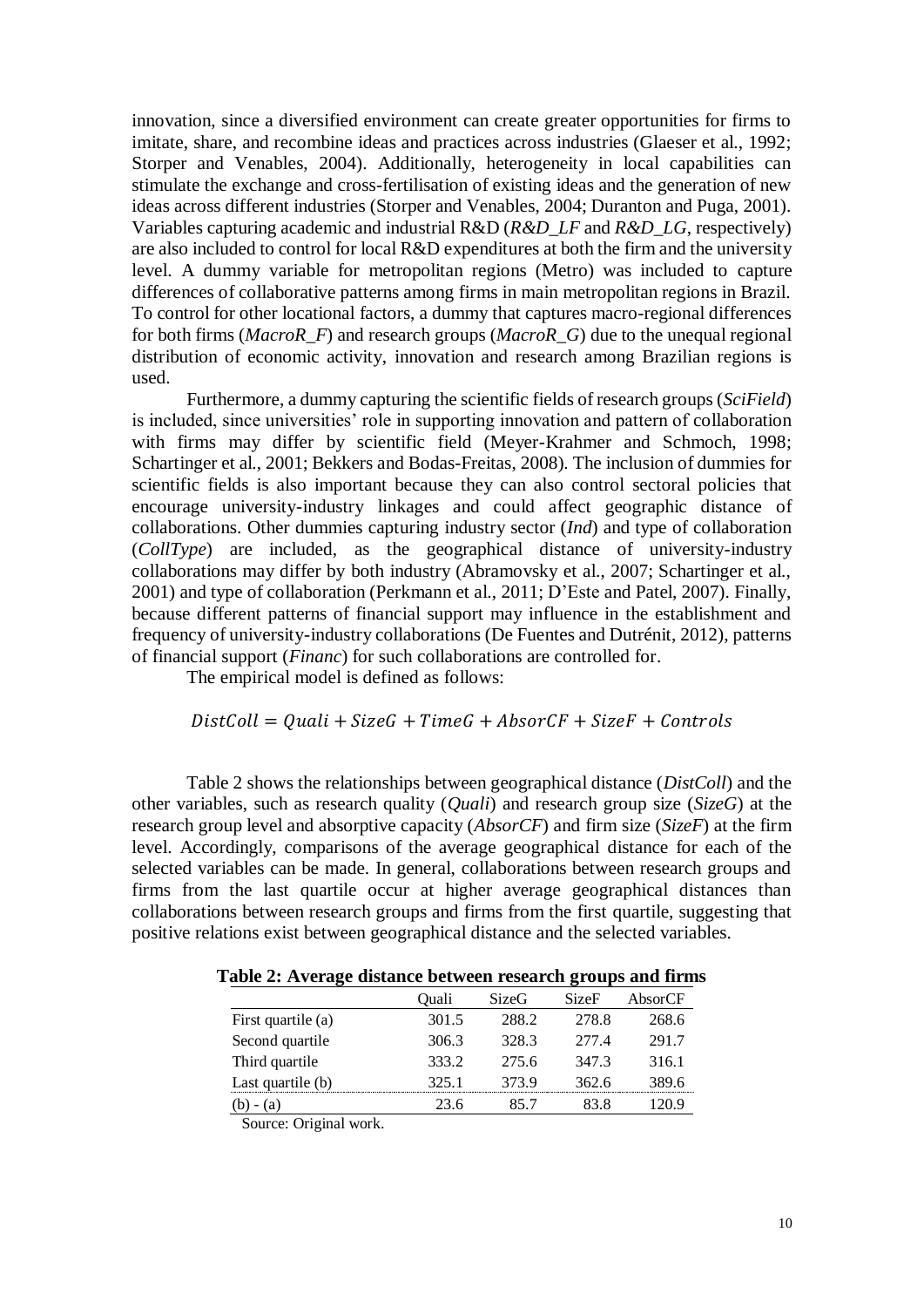Table 3 presents the descriptive statistics. The average distance between firms and research groups is 316.5 km; however, the variance is high, as half of the collaborations occur within a distance of 82.4 km. By contrast, 25% of the collaborations occur at a distance greater than 366.3 km, up to a maximum of 3,344.6 km.

| Table 3: Descriptive Statistics ( $N = 4,337$ ) |     |                          |               |                          |            |             |           |
|-------------------------------------------------|-----|--------------------------|---------------|--------------------------|------------|-------------|-----------|
| <b>Variable</b>                                 | Min | <b>First</b><br>quartile | <b>Median</b> | <b>Third</b><br>quartile | <b>Max</b> | <b>Mean</b> | Std. dev. |
| <b>DistColl</b>                                 | 0.0 | 6.9                      | 82.4          | 366.3                    | 3,344.6    | 316.5       | 544.0     |
| <b>SizeG</b>                                    | 0.0 | 5.0                      | 8.0           | 12.0                     | 54.0       | 9.6         | 6.2       |
| <b>Ouali</b>                                    | 0.0 | 4.6                      | 10.1          | 19.1                     | 144.5      | 14.1        | 14.3      |
| <b>TimeG</b>                                    | 0.0 | 4.0                      | 9.0           | 16.0                     | 78.0       | 11.3        | 9.9       |
| AbsorCF                                         | 0.0 | 0.02                     | 0.2           | 0.5                      | 1.0        | 0.3         | 0.3       |
| <b>SizeF</b>                                    | 0.0 | 1.9                      | 4.3           | 6.1                      | 11.8       | 4.0         | 2.6       |
| Firm's employees                                | 0.0 | 7.0                      | 73.0          | 440.0                    | 139,047.0  | 664.4       | 3,381.9   |
| <b>AgglomLev</b>                                | 0.3 | 67.5                     | 337.5         | 1,112.6                  | 5,796.0    | 1,207.1     | 1,786.7   |
| <b>K-index</b>                                  | 0.4 | 0.6                      | 0.7           | 0.8                      | 1.9        | 0.7         | 0.2       |
| R&D LF                                          | 0.0 | 478                      | 663.4         | 942.8                    | 1839.3     | 736.5       | 368.5     |
| R&D_LG                                          | 0.0 | 2.1                      | 40.3          | 59.8                     | 312.3      | 46.3        | 51.0      |

Source: Original work.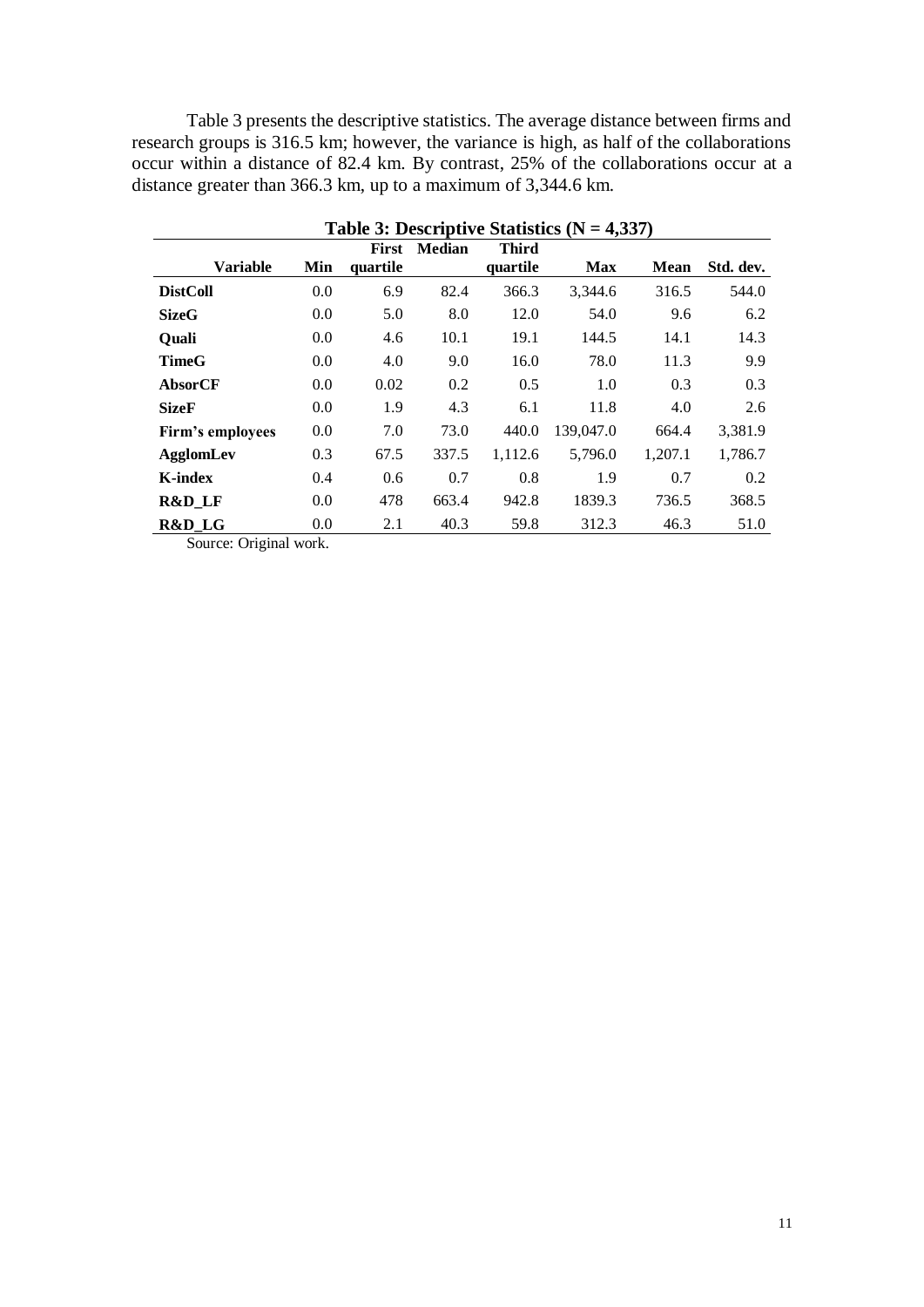### **3. Results and discussion**

Table 4 presents the results for a robust regression estimation in which distance in kilometres is the dependent variable (*DistColl*). Another estimation was made using an ordered logit model that includes three different levels of geographical distance (*O-Dist*) and results are quite similar.

| Table 4: Robust regression results (1) and ordered logit (2) ( $N = 4,337$ ) |                      |                        |  |  |
|------------------------------------------------------------------------------|----------------------|------------------------|--|--|
|                                                                              | <b>DistColl</b>      | $O-Dist^+$             |  |  |
| <b>SizeG</b>                                                                 | $0.015**$<br>(0.006) | $0.018**$ (0.006)      |  |  |
| Quali                                                                        | $0.005*$<br>(0.002)  | $0.005*(0.002)$        |  |  |
| <b>TimeG</b>                                                                 | 0.002<br>(0.003)     | 0.001(0.003)           |  |  |
| <b>AbsorCF</b>                                                               | $0.535***$ (0.12)    | $0.728***(0.121)$      |  |  |
| <b>SizeF</b>                                                                 | $0.035**$ (0.013)    | 0.023(0.013)           |  |  |
| <b>AgglomLev</b>                                                             | $0.000***$<br>(0)    | $0.000***(0)$          |  |  |
| <b>K-index</b>                                                               | $0.536***(0.161)$    | $0.849***(0148)$       |  |  |
| R&D_LF                                                                       | (0.000)<br>0.000     | $-0.000(0.000)$        |  |  |
| R&D_LG                                                                       | $-0.010***(0.001)$   | $-0.006$ *** $(0.000)$ |  |  |
| <b>Finac</b>                                                                 | $0.192**$ (0.066)    | $0.192**$ (0.063)      |  |  |
| MacroR <sub>F</sub>                                                          | Yes                  | Yes                    |  |  |
| MacroR G                                                                     | Yes                  | Yes                    |  |  |
| <b>SciField</b>                                                              | Yes                  | Yes                    |  |  |
| Ind                                                                          | Yes                  | Yes                    |  |  |
| CollType                                                                     | Yes                  | Yes                    |  |  |
| <b>Metro</b>                                                                 | Yes                  |                        |  |  |
| $\mathbf{R}^2$                                                               | 0.1745               | 0.064                  |  |  |

Source: Original work.

 $+$  O-Dist - 1 = less than 100 km, 2 = between 100 km and 500 km; 3 = more than 500 km.

\*\*\*  $p < 0.1\%$ ; \*\*  $p < 1\%$ ; \*  $p < 5\%$ ; standard deviation presented in brackets

Regarding the selected characteristics of research groups, the quality of the research performed by the research group (*Quali*) and the size of the research group (*SizeG*) positively affect the geographical distance of university-industry collaborations.

Specifically, the results regarding the positive impact of the quality of the research performed by the research group (*Quali*) show that high-performance research groups are associated with a higher mean geographical distance between the collaborating firm and the research group. This result suggests that firms are willing to collaborate with more distant high-quality research groups to support their innovation efforts, solve their production and operational problems, and foster the development of new products and processes. Firms seek high-quality research groups as collaboration partners because they believe that such research groups have greater capabilities for handling complex problems. This result is consistent with the primary assumptions presented in the conceptual discussion that firms primarily collaborate locally; however, when they are searching for high-quality research groups, they may extend their search efforts over greater distances to obtain an academic partner for collaboration.

By contrast, low-performance research groups engage in more geographically proximate collaborations, as indicated by the lower average distance of their collaborations. This result indicates that mid- and low-quality research groups more commonly collaborate with local producers whose demands they can sufficiently meet,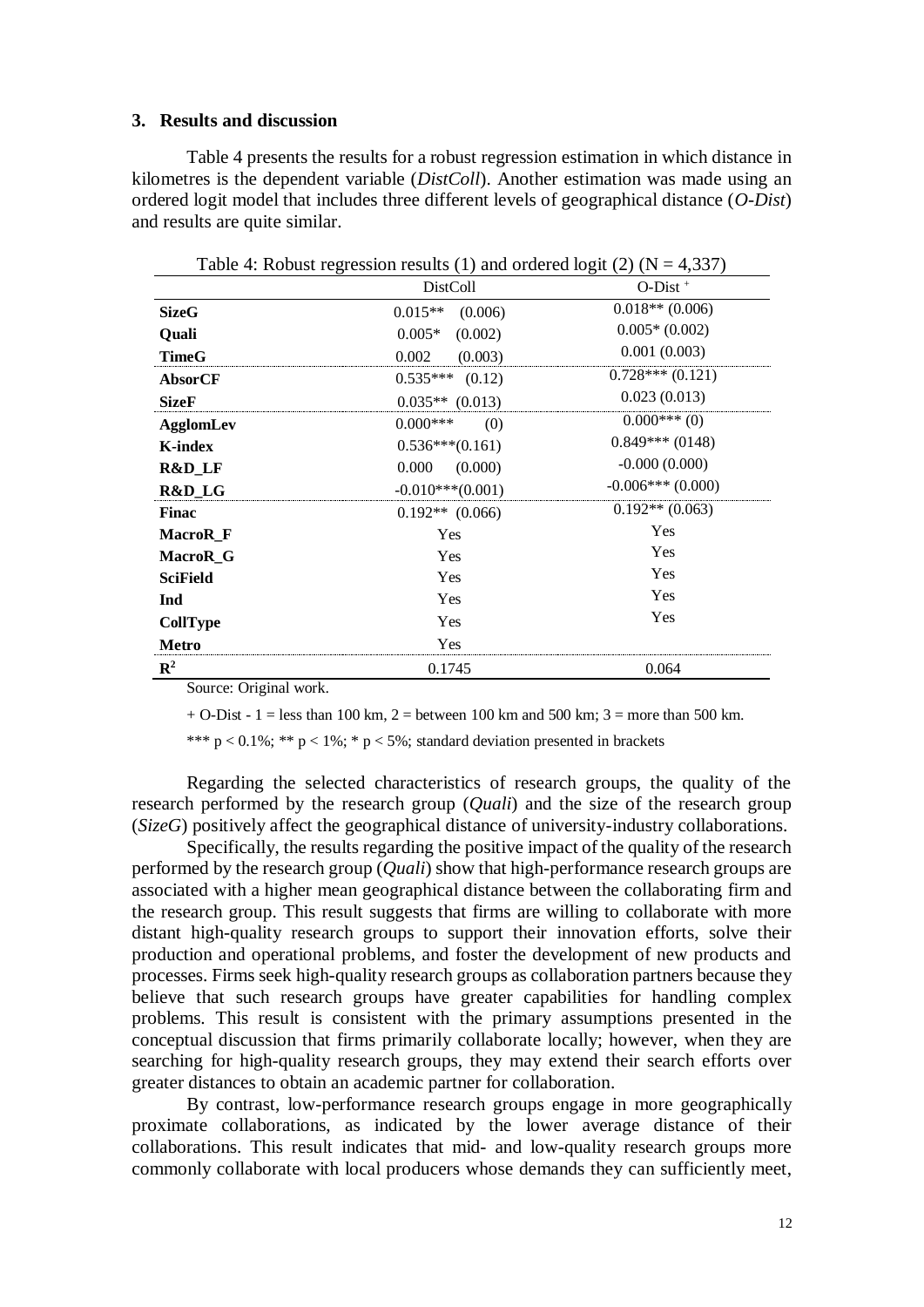showing the importance of the local channels of sharing knowledge. These research groups may lack capabilities and expertise to justify the higher costs of developing linkages with distant firms. Low-performance local universities are nevertheless important, since local universities are better positioned to collaborate with local firms on simpler problems that do not require access to cutting-edge knowledge or expertise (Mansfield and Lee, 1996).

Furthermore, the size of the research group (*SizeG*) positively affects the geographical distance of university-industry collaborations, indicating that research groups with more researchers engage in collaborations that are more geographically distant. Larger research groups have a broader structure that provides them with greater and more diversified academic capabilities to solve more complex innovation problems. In addition, such research groups have more experience collaborating with firms, granting them capabilities for solving problems related to managing interactive projects with firms. This set of capabilities allows larger research groups to solve innovation problems for not only local firms but also firms located in regions that are more distant. By contrast, smaller research groups, which have fewer researchers, do not collectively have a broad set of academic capabilities, limiting their ability to meet the needs of firms located in regions that are more distant. Therefore, smaller research groups generally collaborate with local firms.

Regarding the final selected characteristic of research groups (*TimeG*), the coefficient for the lifetime of the research group is not significant; thus, nothing can be inferred about the relation between the lifetime of the research group and the geographical distance of university-industry collaborations. Hence, even the oldest and longest-lasting research groups, which likely have more experienced researchers, do not collaborate with firms at greater distances more often other firms do.

Regarding the selected characteristics of firms, the coefficients for both absorptive capacity (*AbsorvCF*) and firm size (*SizeF*) are positive and significant, indicating that both characteristics positively affect the geographical distance of university-industry collaborations.

The positive coefficient for absorptive capacity (*AbsorvCF*) indicates that firms with higher absorptive capacity collaborate with research groups that are more geographically distant. Previous studies demonstrate that firms with higher absorptive capacity collaborate more often with universities than other firms, as they have greater capabilities for searching for academic partners to solve their innovation problems and provide academic benefits to research groups, such as ideas for new projects and new insights for the research agenda (Bishop et al., 2011; Tartari and Breschi, 2012). Extending these findings, results show that firms with higher absorptive capacity also collaborate with research groups that are more geographically distant. Empirical results show that firms with 25% more skilled workers with higher education degree, the proxy for absorptive capacity, collaborate with universities in average 14.5% more geographically distant. Moreover, this finding shows that the absorptive capacity is the principal factor that affect geographical distance of collaborations.

In this way, despite the importance of the local bounded knowledge spillovers and the local channels of sharing knowledge, higher absorptive capacity is a factor that stimulate firms to collaborate with university at greater geographical distances. High absorptive capacity firms are able to search for research groups that can solve their innovation problems regardless of their geographical location. Thus, these firms are less dependent on co-location with research groups to obtain academic partners for collaboration. Furthermore, these firms tend to face problems that are more complex; thus, they seek collaboration with distant universities even if with such collaboration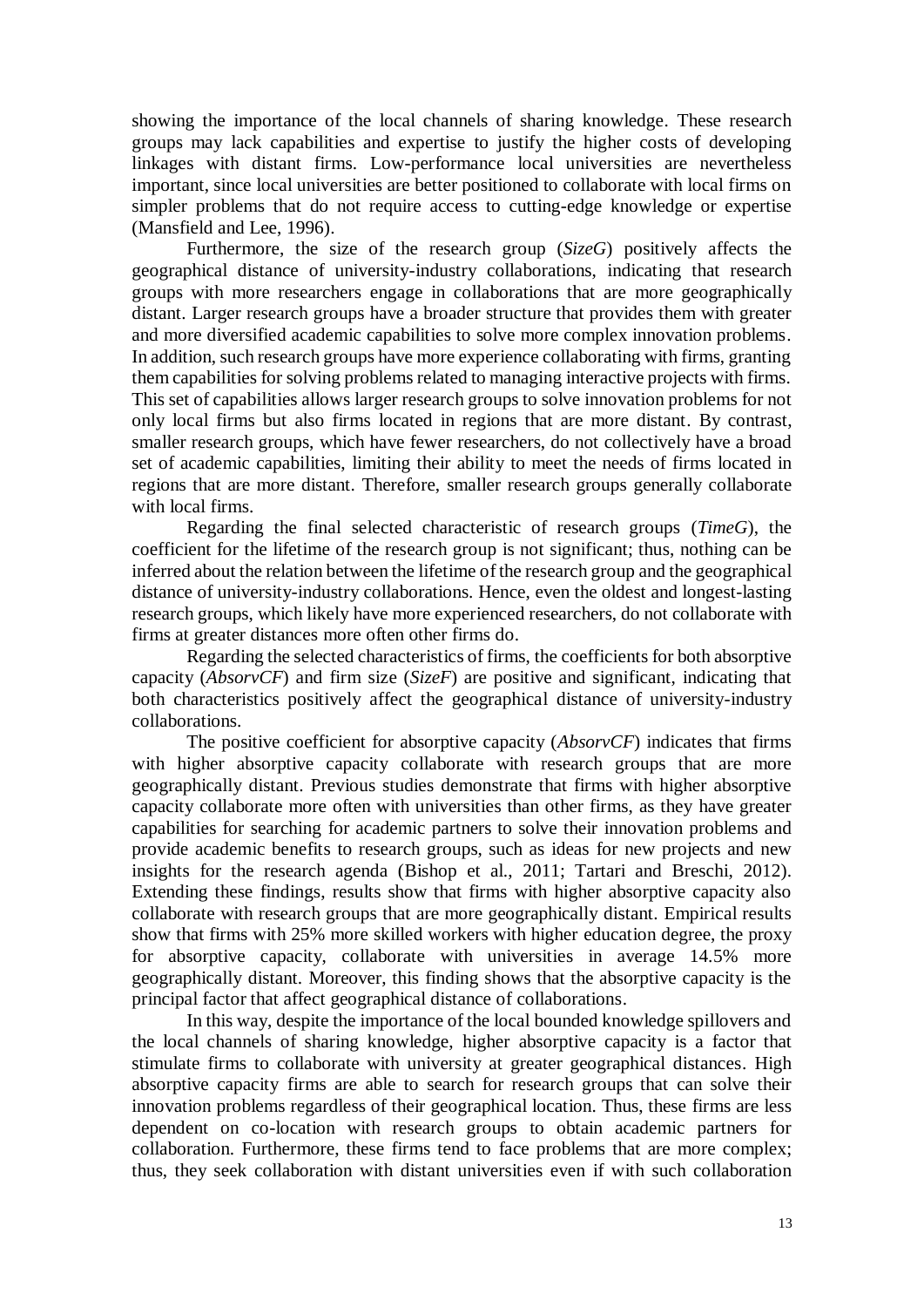entails higher costs. Previous studies show that firms with higher absorptive capacity collaborate more often with universities than other firms (Boschma and Ter Wal, 2007; Balland, 2011). Results show that firms with high absorptive capacity also collaborate with universities that are more geographically distant, as these firms can more efficiently assimilate knowledge from high-quality research groups and can more effectively search for and select academic partners.

By contrast, firms with lower absorptive capacity may find it difficult to locate research groups that are able to address their needs; consequently, they may primarily collaborate with local universities. For these firms, geographical mechanisms of dissemination of information and knowledge sharing with university play a very important role to stimulate collaboration with firms (Arundel and Geuna, 2004; Laursen *et al*., 2011). Firms with lower absorptive capacity tend to experience fewer complex problems in their production and innovation processes, and low-performance local universities can generally solve these problems, eliminating any justification for seeking collaboration with distant research groups.

Regarding the other selected characteristic of firms, firm size (*SizeF*) has a significant, positive influence on the geographical distance of university-industry linkages. This result indicates that larger firms have better capabilities for collaborating not only more frequently with universities (Levy et al., 2009; Gallie and Roux, 2010), but also with research groups that are more geographically distant. Such firms have a broader set of capabilities for searching for distant research groups and managing long-distance collaborations. Moreover, long-distance collaborations with universities entail higher costs, and larger firms are better able to finance such collaborations<sup>2</sup>.

The results for the control variables reveal the effect on locational factors on the geographical distance of university-industry linkages. First, the positive and significant coefficient for the population density in the firm's region (*Agglom*) indicates that firms in regions with higher population density tend to engage in university-industry collaborations that are more geographically distant. This finding show clearly the importance of the geographical mechanisms of knowledge sharing between firms and university, as pointed by the conceptual remarks. Thus, more densely populated regions could present greater opportunities for collaboration with universities, given the existence of potential partners with a broader set of academic and research capabilities in such regions. Moreover, opportunities to collaborate with local universities can enhance firms' capabilities for collaborating with distant universities.

Second, the positive and significant coefficient for the measure of the main features of the local productive structure, the Krugman specialisation index (*K-index*), indicates that firms that are located in more diversified regions tend to collaborate more often with local research groups. This relationship likely arises from the existence of a broader set of local firms in diversified regions. Such regions likely have a more heterogeneous local industry that includes firms with greater capabilities for collaboration with universities. In fact, the diversity of the local industry structure emphasises the importance of urban agglomeration, which allows for the concentration of diversified industry and high-quality academic research centres, and such concentration can generate cross-fertilisation effects and strengthen university-industry linkages. These processes are the central point of the argument that agglomeration in diversified regions can foster different types of collaboration among co-localised players, such as frequent interactions and face-to-face contact (Storper and Venables, 2004). By contrast, the results for the

 $\overline{a}$ 

 $<sup>2</sup>$  A second model, an ordered logit regression, was estimated in order to compare the effect of size of the</sup> department, in the same way as Muscio (2013). The model presents similar inference results regarding the coefficient signs and magnitudes that the original robust regression.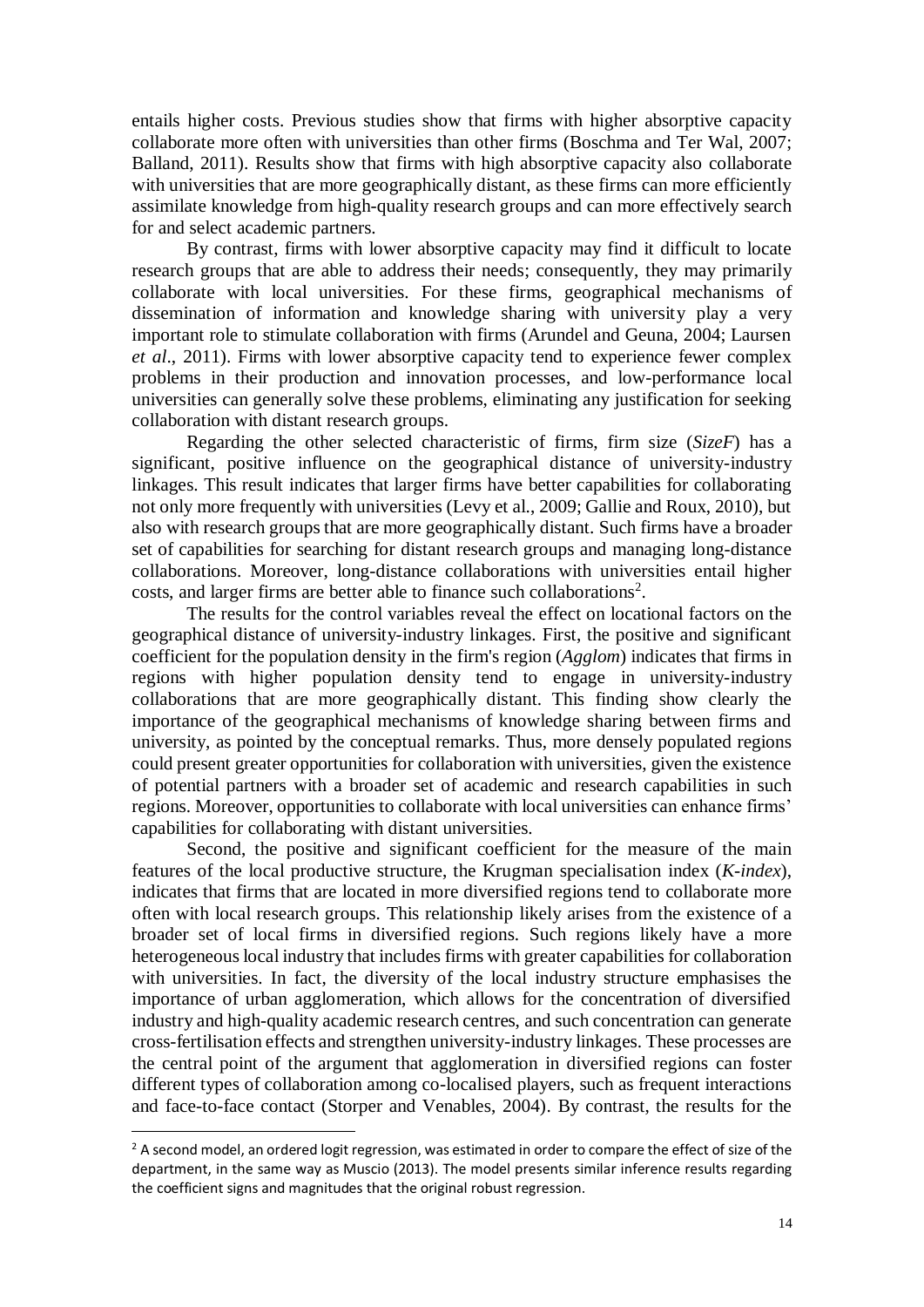Krugman index suggest that firms located in specialised regions may have considerable difficulty finding opportunities for collaboration with academic researchers. In such cases, firms may be compelled to seek collaboration with distant research groups, and they may have more difficulty building up capabilities for collaboration with universities.

Third, academic R&D (*R&D\_LG*) has a significant and negative effect on the geographical distance of university-industry linkages. The higher local university R&D expenditures are, the more localised collaborations with firms become. Thus, in regions with higher academic research expenditures, firms tend to engage in collaborations within shorter distances. This tendency arises because in regions with potential academic partners with a wide range of academic capabilities, local academic partners can usually address the main needs of co-localised firms in supporting their innovation efforts. Therefore, firms do not need to search elsewhere for collaboration partners. In fact, if they are choosing among universities with similar levels of research quality, firms will usually prefer to collaborate with local universities (Laursen et al., 2011). This finding supports the important role of spatial co-location and geographical proximity in university-industry linkages. Finally, the positive and significant coefficient for research group financing (*Financ*) reveals that research groups that receive financing from firms engage in collaborations across greater distances. This result indicates that such research groups are able to provide useful knowledge to firms, which leads to collaborations that are more geographically distant. Precisely, financially supported collaborations are 19.8% more geographically distant than others with the same features but without funding.

# **Final remarks and policy implications**

Several studies have recognised the role of university-industry linkages in fostering innovation, and recent studies have sought to understand the spatial distribution of such collaborations, as geographical proximity can engender important benefits related to face-to-face contact and frequent interactions. Firms may nevertheless seek to collaborate with geographically distant universities to provide specific solutions to their innovation problems. Linked to this issue, this paper examines the main factors that affect the geographical distance of university-industry linkages by analysing the characteristics of both sides of the collaboration—firms and universities.

To examine this issue, a comprehensive database from the Brazilian Ministry of Science and Technology on university-industry linkages in Brazil in the scientific fields of Engineering and Agrarian Sciences is used. This database contains information on academic research groups in Brazil, their main characteristics, and their collaborations with firms. To these data, information on the collaborating firms is added. Hence, in contrast to previous studies, this paper uses a broad data set comprising information on both universities and firms in research collaborations.

The main findings from the empirical analysis at the firm level show that firms with higher absorptive capacity tend to collaborate with research groups that are more geographically distant, indicating that such firms are able to collaborate with both local and distant universities. Similarly, bigger firms collaborate with research groups at greater geographical distances. At the university level, research groups that produce highquality academic research engage in collaborations at higher average geographical distances, indicating that they collaborate with both local and distant firms. Likewise, larger research groups collaborate with firms at greater average geographical distances.

In sum, the main results show that a firm's decision to collaborate with a university is related to the need to find solutions to its innovation problems. Firms with low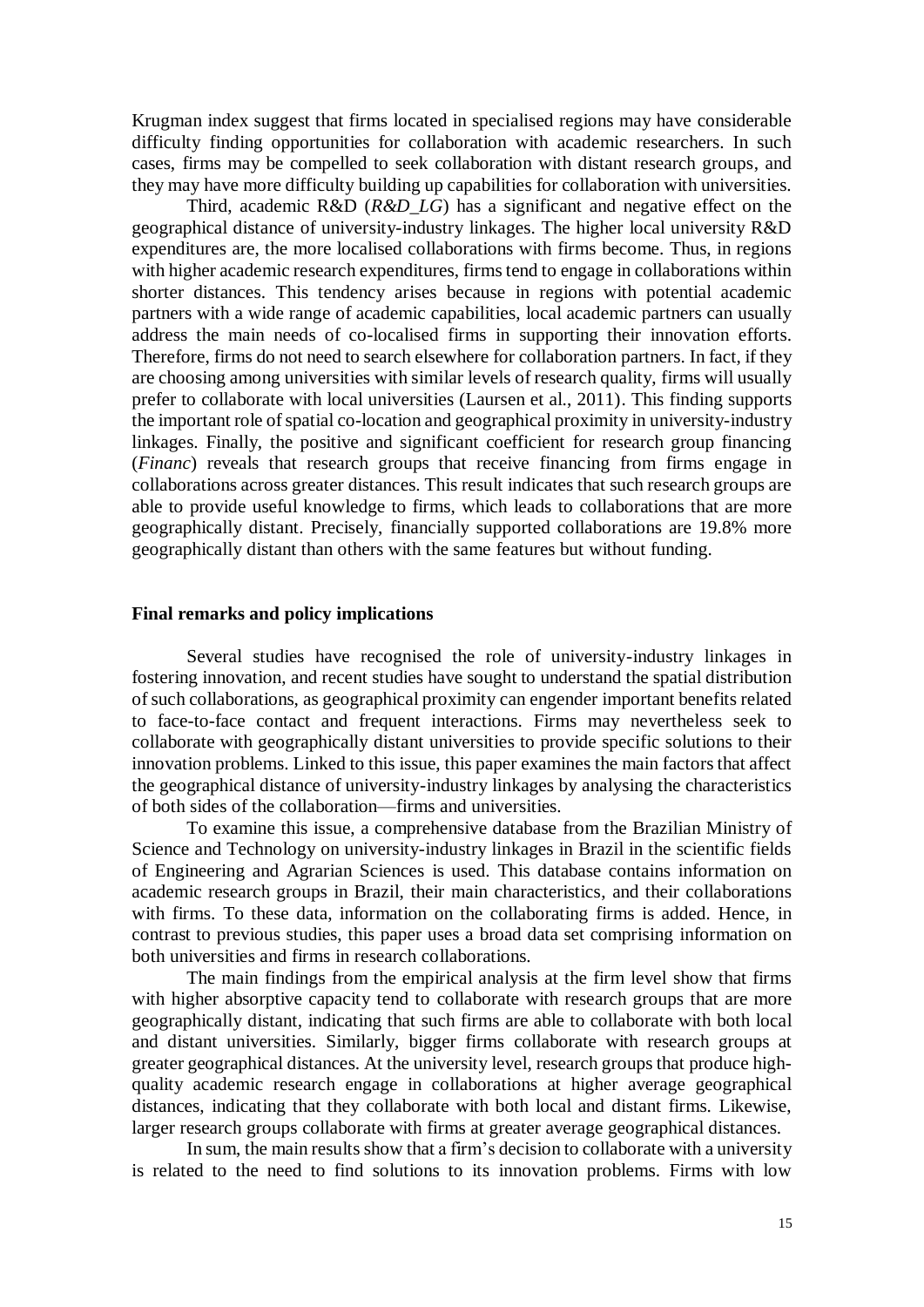absorptive capacity usually face simpler problems, and they are not able to search for, and find, geographically distant research groups as collaboration partners. For this reason, they tend to collaborate with local universities. By contrast, firms with higher absorptive capacity face more complex innovation problems, which require broad, heterogeneous, and cutting-edge knowledge to solve. Consequently, these firms often cannot find local universities that are able to assist them in solving their complex problems; hence, they seek to establish collaborations with geographically distant, high-quality universities. Accordingly, collaborations between high-performance research groups and firms tend to occur over higher average geographical distances, as the superior academic capabilities of high-performance research groups attract geographically distant firms as collaboration partners. Furthermore, the superior solutions that high-quality research groups can provide outweigh the higher costs of long-distance collaborations.

Findings of this paper are based on the Brazilian experience in university-industry linkages. As in developed countries, collaboration with university has been playing an increasing role to foster innovation in Brazil, and policy measures have been designed to stimulate collaboration between firms and universities. In this way, lessons from the Brazilian experience can be very important to the understanding factors that affects university-industry linkages and its pattern of distribution in geographical space.

Finally, the findings have some policy implications. First, the results highlight the importance of universities for firm innovation. Policy makers should thus aim to stimulate and strengthen university-industry linkages. Moreover, policy measures should be designed to strengthen linkages between high-absorptive capacity firms and highperformance research groups because these linkages constitute important tools for fostering innovation, especially when radical or cutting-edge innovations are involved. In such collaborations, geographical distance is not a barrier to collaboration, since both high-absorptive capacity firms and high-performance universities can launch and maintain university-industry collaborations over long distances.

By contrast, low-absorptive capacity firms have more difficulty collaborating with non-local universities. Hence, policy makers should aim both to strengthen firms' capabilities and to support R&D in mid- and low-performance universities. Lowabsorptive capacity firms tend to face simpler problems that do not require cutting-edge knowledge; thus, low-performance local universities are likely able to address the specific needs of local producers, constituting an important tool for local development. In addition, policy makers should aim to stimulate low-performance research groups to engage in knowledge networks, as such networks will help them overcome barriers to collaborating over greater geographical distances by strengthening their academic capabilities and abilities to collaborate at greater distances.

#### **References**

- Abramovsky L, Harrison R, Simpson H (2007) University Research and the Location of Business R&D. *The Economic Journal* 117: 114–141
- Albuquerque, E (2007). Inadequacy of technology and innovation systems at the periphery. *Cambridge Journal of Economics*, *31*(5): 669-690.
- Anselin L, Varga A, Acs Z (1997) Local geographic spillovers between university research and high technology innovations. *Journal of Urban Economics* 42: 422–448
- Arundel A, Geuna A (2004) Proximity and the use of public science by innovative European firms. *Economics of Innovation and New Technologies* 13: 559–580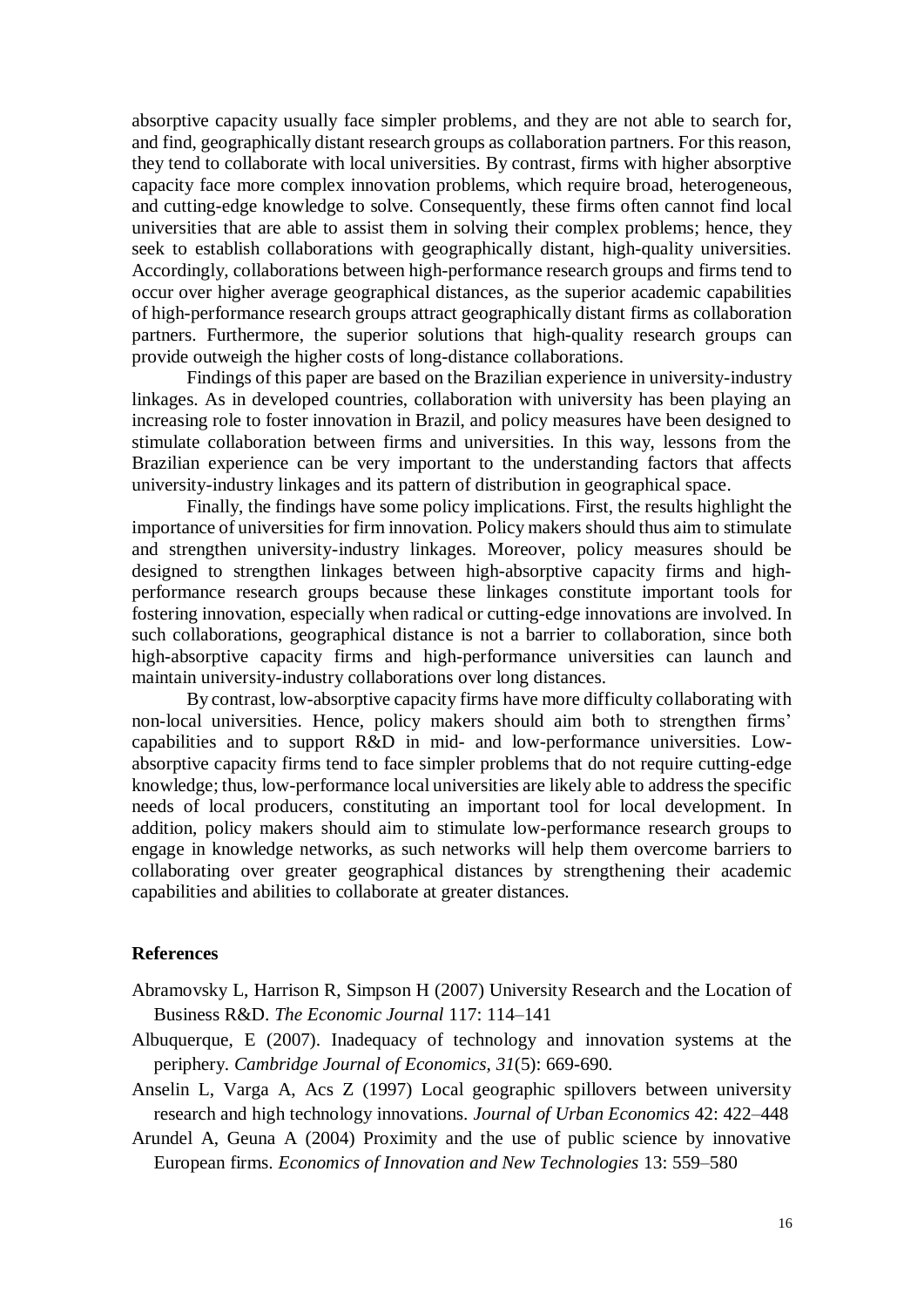- Audretsch D, Feldman M (1996) R&D spillovers and the geography of innovation and production. *American Economic Review* 86(4): 253–273
- Balland P (2011) Proximity and the Evolution of Collaboration Networks: Evidence from Research and Development Projects within the Global Navigation Satellite System (GNSS) Industry. *Regional Studies* 46(6): 741–756
- Bekkers R, Bodas-Freitas IM (2008) Analysing knowledge transfer channels between universities and industry: to what degree do sectors also matter? *Research Policy* 37: 1837–1853
- Bishop K, D'Este P, Neely A (2011) Gaining from interactions with universities: Multiple methods for nurturing absorptive capacity. *Research Policy* 40: 30–40
- Boschma R, Ter Wal A (2007) [Knowledge Networks and Innovative Performance in an](http://ideas.repec.org/a/taf/indinn/v14y2007i2p177-199.html)  Industrial District: The Case of [a Footwear District in the South of Italy.](http://ideas.repec.org/a/taf/indinn/v14y2007i2p177-199.html) *[Industry and](http://ideas.repec.org/s/taf/indinn.html)  [Innovation](http://ideas.repec.org/s/taf/indinn.html)* 14(2): 177–199
- Boschma, R (2005) Proximity and innovation a critical assessment. *Regional Studies* 39(1): 61-74
- Chaves CV, Carvalho SSM, Silva LA, Teixeira TC, Bernardes, P (2012) The point of view of firms in Minas Gerais about the contribution of universities and research institutes to R&D activities. *Research Policy* 41: 1683–1695
- Cohen M, Levinthal A (1990) Absorptive Capacity a new perspective in Learning and Innovation. *Administrative Science Quarterly* 35(1): 128-152
- Cohen W, Nelson R, Walsh J (2002) Links and impacts: the influence of public R&D on industrial research. *Management Science* 48: 01-23
- Crescenzi R, Rodríguez-Pose A, Storper M (2007) The territorial dynamics of innovation: a Europe-United States comparative analysis. *Journal of Economic Geography* 7: 673– 709
- Castellacci, F (2008) Technological paradigms, regimes and trajectories: Manufacturing and service industries in a new taxonomy of sectoral patterns of innovation. *Research Policy 37*(6): 978-994.
- D'Este P, Guy F, Iammarino S (2013) Shaping the formation of university-industry research collaborations: what type of proximity does really matter? *Journal of Economic Geography* 13: 537–558.
- D'Este P, Iammarino S (2010) The spatial profile of university-business research partnerships. *Papers in Regional Science* 89(2): 335-351
- D'Este P, Patel P (2007) University-industry linkages in the UK: what are the factors underlying the variety of interactions with industry? *Research Policy* 36: 1295–1313
- De Fuentes C, Dutrénit G (2012) [Best channels of academia–industry interaction for long](https://ideas.repec.org/a/eee/respol/v41y2012i9p1666-1682.html)[term benefit.](https://ideas.repec.org/a/eee/respol/v41y2012i9p1666-1682.html) *[Research Policy](https://ideas.repec.org/s/eee/respol.html)* 41(9): 1666–1682
- De Fuentes C, Dutrénit G (2014) Geographic proximity and university–industry interaction: the case of Mexico. *The Journal of Technology Transfer*. Published online: 15 August 2014.
- Duranton G, Puga D (2001) Nursery Cities: Urban Diversity, Process Innovation, and the Life Cycle of Products. *The American Economic Review* 91(5): 1454-1477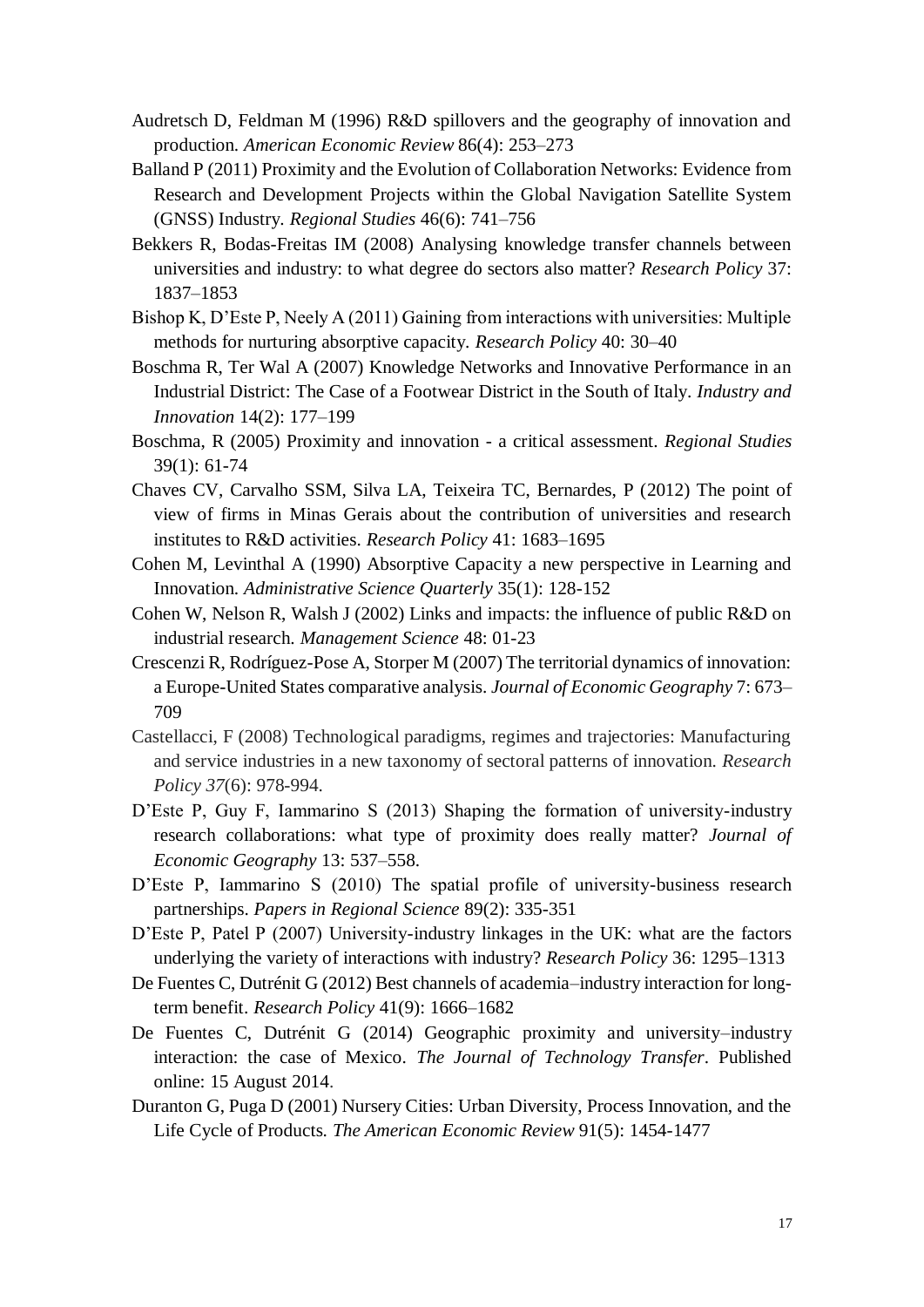- Fernandes, AC, Souza, BC, Silva, A, Suzigan, W, Chaves, C, Albuquerque, E (2010) Academy-industry links in Brazil: evidence about channels and benefits for firms and researchers. *Science and Public Policy*, *37*(7), 485-498
- Fritsch M, Lukas R (2001) [Who cooperates on R&D?](http://ideas.repec.org/a/eee/respol/v30y2001i2p297-312.html) *[Research Policy](http://ideas.repec.org/s/eee/respol.html)* 30(2): 297–312
- Fritsch M, Slavtchev V (2007) Universities and innovation in Space. *Industry and Innovation* 14: 201–218
- Gallié E, Roux P (2010) Forms and Determinants of R&D Collaborations: Evidence Based on French Data. *Industry and Innovation* 17(6): 551–576
- Gertler MS (2007) Tacit knowledge in production systems: how important is geography? In: POLENSKE, K.R. (Org.) *The Economic Geography of Innovation*, Cambrigde.
- Glaeser EL, Kallal HD, Scheinkman JA, Shleifer A (1992) Growth in Cities. *The Journal of Political Economy* 100 (6): 1126 – 1152.
- Jaffe AB, (1989) Real effects of academic research. *American Economic Review* 79(5): 957–970
- Klevorick A, Levin R, Nelson R, Winter S (1995) On the sources and significance of inter-industry differences in technological opportunities. *Research Policy* 24: 185–205
- Laursen K, Reichstein T, Salter A (2011) Exploring the effect of geographical proximity and university quality on university-industry collaboration in the United Kingdom. *Regional Studies* 45(4): 507–523
- Levy R, Roux P, Wolff S (2009) An analysis of science–industry collaborative patterns in a large European University. *The Journal of Technology Transfer* 34: 1–23
- Mansfield E, Lee J (1996) The modern university: contributor to industrial innovation and receipt of industrial R&D support. *Research Policy* 25: 1047–1058
- Meyer-Krahmer F, Schmoch U (1998) Science-based technologies: university–industry interactions in four fields. *Research Policy* 27: 835–851
- Muscio A (2013) University-industry linkages: What are the determinants of distance in collaborations. *Papers in Regional Science* 92(4): 715–739
- Nelson R (1959) The Simple Economics of Basic Scientific Research. *The Journal of Political Economy* 67(3): 297–306
- Perkmann, M; King, Z.; Pavelin, S. (2011) Engaging excellence? Effects of faculty quality on university engagement with industry. *Research Policy* 40 (2011) 539–552
- Ponds R, Oort FV, Frenken K (2007) The geographical and institutional proximity of research collaboration. *Paper in Regional Science* 86(3): 423–443
- Rapini M, Albuquerque E, Chaves C, Silva L, Souza S, Righi H, Cruz W (2009) University-industry interactions in an immature system of innovation: evidence from Minas Gerais, Brazil. *Science and Public Policy* 36: 373–386
- Schartinger D, Schibany A, Gassler H (2001) Interactive relations between universities and firms: empirical evidence for Austria. *The Journal of Technology Transfer* 26: 255–268
- Storper M, Venables AJ (2004) Buzz: face-to-face contact and the urban economy. *Journal of Economy Geography* 4(4): 351–370
- Suzigan W, Albuquerque E, Garcia R, Rapini M (2009) University and industry linkages in Brazil: some preliminary and descriptive results. *Seoul Journal of Economics* 22: 591–611